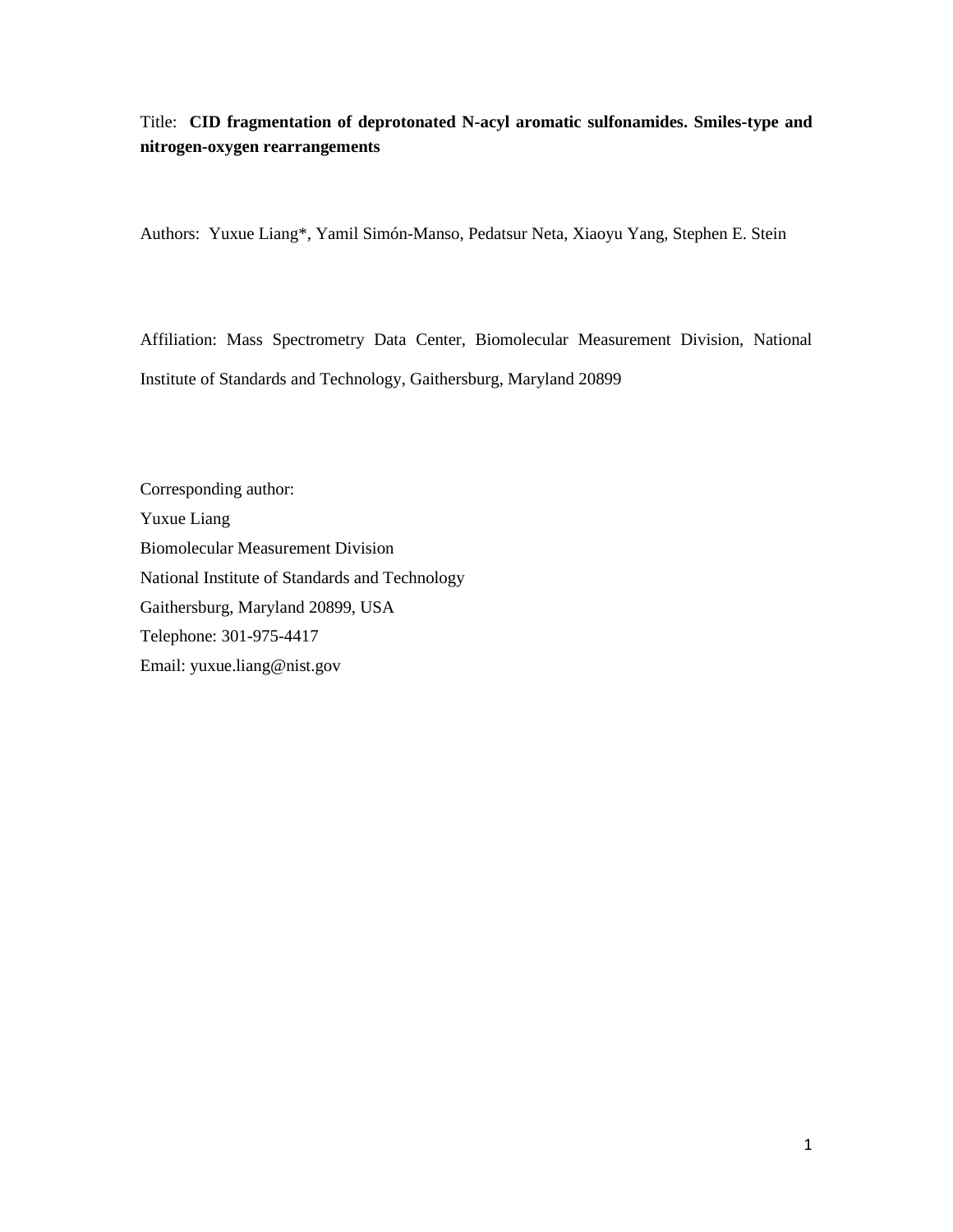**Abstract:** The NIST tandem mass spectral library (2020 version) includes over 800 aromatic sulfonamides. In negative mode, upon collisional activation most benzenesulfonamides lose a neutral SO<sub>2</sub> molecule leading to an anilide anion (C<sub>6</sub>H<sub>5</sub>NH,  $m/z$  92). However, for deprotonated N-benzoyl aromatic sulfonamides, the phenoxide ion  $(C_6H_5O^T, m/z 93.0343)$  is the principal product ion. A variety of N-acyl benzenesulfonamide derivatives were also found to overwhelmingly produce the phenoxide ion as the most intense product ion. A mechanism is proposed in which, at low energy, a carbonyl oxygen atom (C=O) is transferred to benzene ring, known as a Smiles-type rearrangement (the amide oxygen atom attacks the arylsulfonyl group at the ipso position), in parallel and determining the reaction at high energy a nitrogen-oxygen rearrangement mechanism leads to the formation of the phenoxide ion. Tandem mass spectra of deprotonated N-benzoyl-<sup>18</sup>Obenzenesulfonamide and N-thiobenzoyl-p-toluenesulfonamide confirmed the rearrangement since base peaks at  $m/z$  95.0384 and  $m/z$  123.0270 which correspond to an <sup>18</sup>O phenoxide ion ([C<sub>6</sub>H<sub>5</sub><sup>18</sup>O]<sup>-</sup>) and a 4-methylbenzenethiolate anion  $([CH_3C_6H_4S])$  were observed, respectively. The parallel mechanism is supported by the strong correlation between the observed product ion intensities and the corresponding activation energies obtained by Density Functional Theory calculations. This is an example of a relatively simple ion with a complex path to fragmentation, being a cautionary tale for indiscriminate use of in-silico spectra in place of actual measurement.

### **Introduction**

Aromatic sulfonamides and their derivatives play an important role as organic intermediates for drug synthesis in the pharmaceutical industry and have been widely used as antibacterial compounds for the treatment of diseases in livestock production since their antibacterial activity was first discovered in  $1935<sup>1</sup>$  Consequently, the increased use of sulfonamides causes residue accumulation in dairy, eggs and meat, which leads to the antibiotic resistance of many bacteria.<sup>2</sup> Liquid chromatography in conjunction with electrospray tandem mass spectrometry (LC-MS/MS) provides an excellent analytical tool for characterization and quantification of these sulfonamide compounds.<sup>3-5</sup> In order to enhance unknown compounds analysis by mass spectrometry, spectral libraries were employed for fast, reliable identification of compounds which have been measured by instruments with different fragmentation methods. For instance, NIST tandem MS library provides reference mass spectral data for the identification of various compounds through the fragmentation of their ions generated by electrospray ionization and the current version (2020) includes 1.3 M spectra of 186 K precursor ions from 31 K chemical compounds. <sup>6</sup> We have measured the tandem mass spectra of many aromatic sulfonamides with Higher-energy Collision Dissociation (HCD) and ion trap fragmentations in positive and negative modes and these reference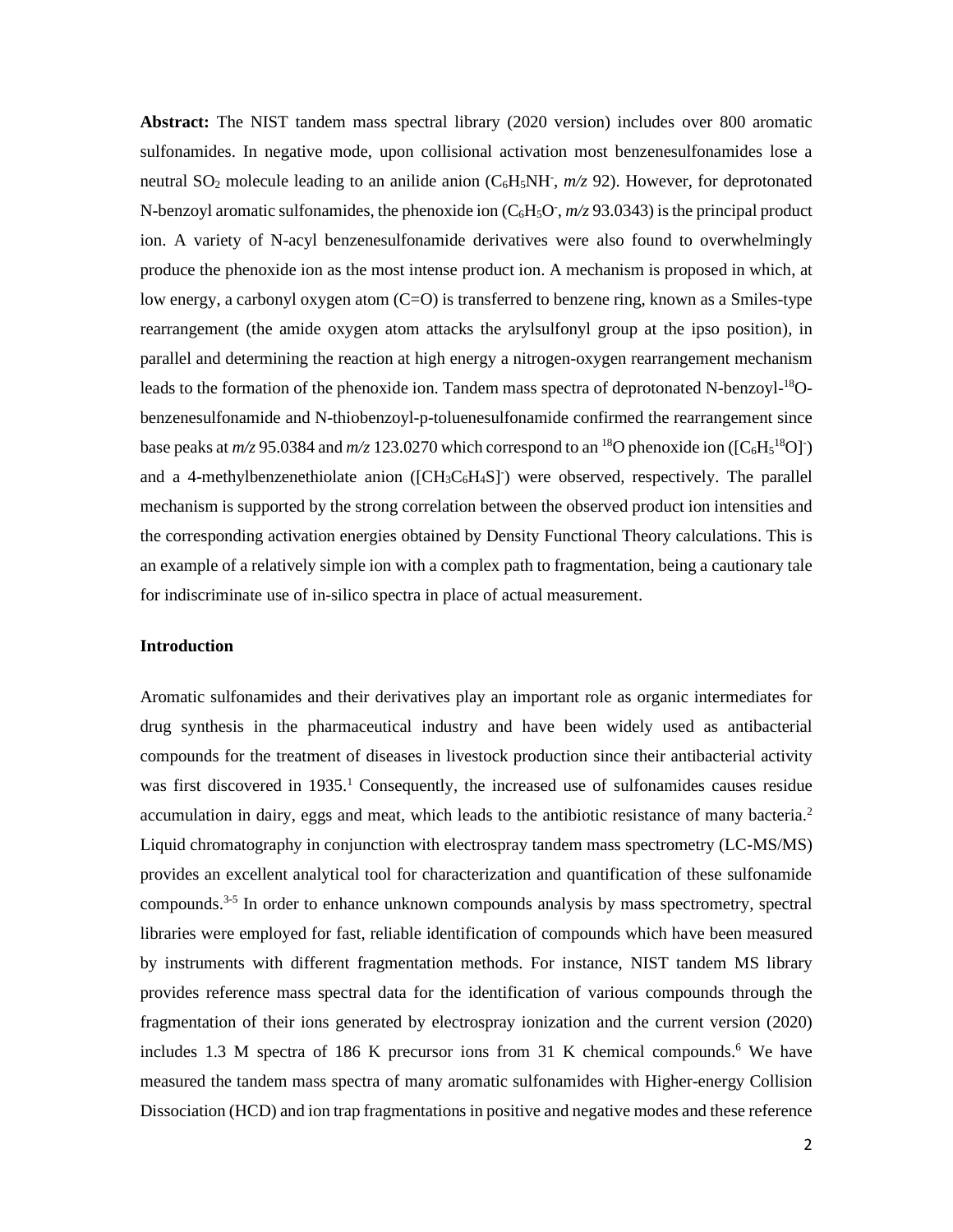spectra have been included into the latest version of the NIST tandem MS library. Of these aromatic sulfonamides, N-acyl sulfonamides represent an important structural motif in drug synthesis as several drugs including inhibitors of tRNA synthetases function as antibacterial agents and therapeutic agents for Alzheimer's disease.7-8

In general, deprotonated aromatic sulfonamides are prone to lose a neutral sulfur dioxide molecule to form an anilide anion in gas phase.<sup>9-10</sup> But a deprotonated N-benzoyl aromatic sulfonamide was found to generate a phenoxide ion instead which corresponds to a peak at *m/z* 93 as recorded in the tandem mass spectrum. This required an oxygen transfer to the benzene ring is an unusual rearrangement in collision induced dissociation (CID). Few papers reported similar rearrangements, all of which occurred within fragmentation of protonated sulfonamides. Jiang and coworkers<sup>11</sup> reported a novel oxygen transfer pathway in the dissociation of protonated N-phenyl ptoluenesulfonamides, whereby an oxygen atom of sulfonyl group is transferred to the ortho, meta, or para position of the aniline ring in the CID process.  $Zu^{12}$  reported an unprecedented reaction via N-O exchange in the CID experiments of protonated N-(3-aminophenyl)benzamide. The carbonyl oxygen was transferred to the aniline ring by a water molecule migration rearrangement. The authors stated that the finding was the first report of the N-O exchange pathway of protonated N- (3-aminophenyl)benzamides observed through MS/MS experiments.

In electron ionization, there are some reports about the sulfonyl oxygen transfer to benzene ring. EI mass spectra of diaryl sulfones and alkyl aryl sulfones have been interpreted partly in terms of a rearrangement in which an aryl group migrates from sulfur to oxygen. This rearrangement is also known as Meyerson's rearrangement (Scheme 1).<sup>13-15</sup>



Scheme 1. Meyerson rearrangement

However, migrations of carbonyl oxygens are rare. Recently, Irikura and Todua<sup>16</sup> studied the fragmentation process of N-acylarylsulfonamide radical cations under electron ionization conditions and concluded that it follows a Smiles-type rearrangement. The authors showed the amide oxygen atom of N-acylarylsulfonamides attacks the arylsulfonyl group at the ipso position, displacing a molecule of SO<sub>2</sub>. In synthetic organic chemistry, the Smiles rearrangement reaction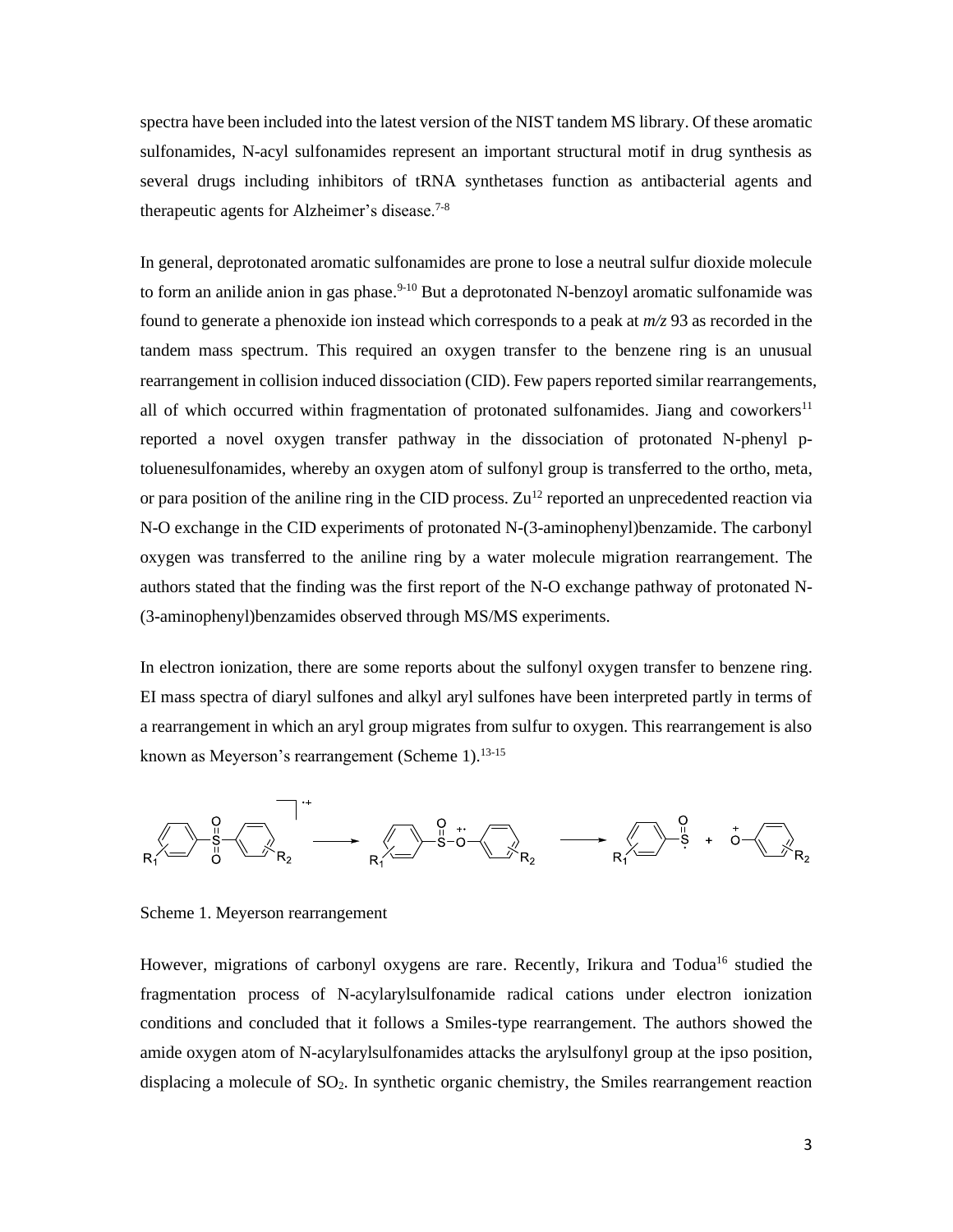has been known for several decades, a simplified version of the base-catalyzed Smiles rearrangement<sup>17</sup> is presented in Scheme 2. In LC-MS/MS field, Bowie reported the gas-phase Smiles rearrangement of  $ArX(CH_2)_nO^T(X = O \text{ or } S)$  ions with a joint theoretical and experimental approach, the extent of the Smiles process decreases as n increases. <sup>18-19</sup>



Scheme 2. Base-catalyzed Smiles rearrangement

While the above mass spectrometry studies dealt with protonated and radical cation of sulfonamides, we investigated the fragmentation of deprotonated N-acyl aromatic sulfonamides and their derivatives in electrospray ionization and propose a concomitant Smiles and N-O rearrangement mechanisms which involve a carbonyl oxygen migrating to a benzene ring.

### **Experimental**

#### *Materials*

Acetonitrile and water (HPLC grade) were purchased from Honeywell - Burdick & Jackson (Muskegon, MI, USA). Formic acid solution (50 % in water) was purchased from Fluka (Charlotte, NC, USA). Thionyl chloride and benzenesulfonamide was purchased from Sigma-Aldrich (St. Louis, MO, USA). <sup>18</sup>O<sub>2</sub>-labeled benzoic acid was synthesized according to literature.<sup>20</sup>



Scheme 3. Synthesis of N-benzoyl-<sup>18</sup>O-benzenesulfonamide

*Preparation of benzoyl-<sup>18</sup>O-chloride*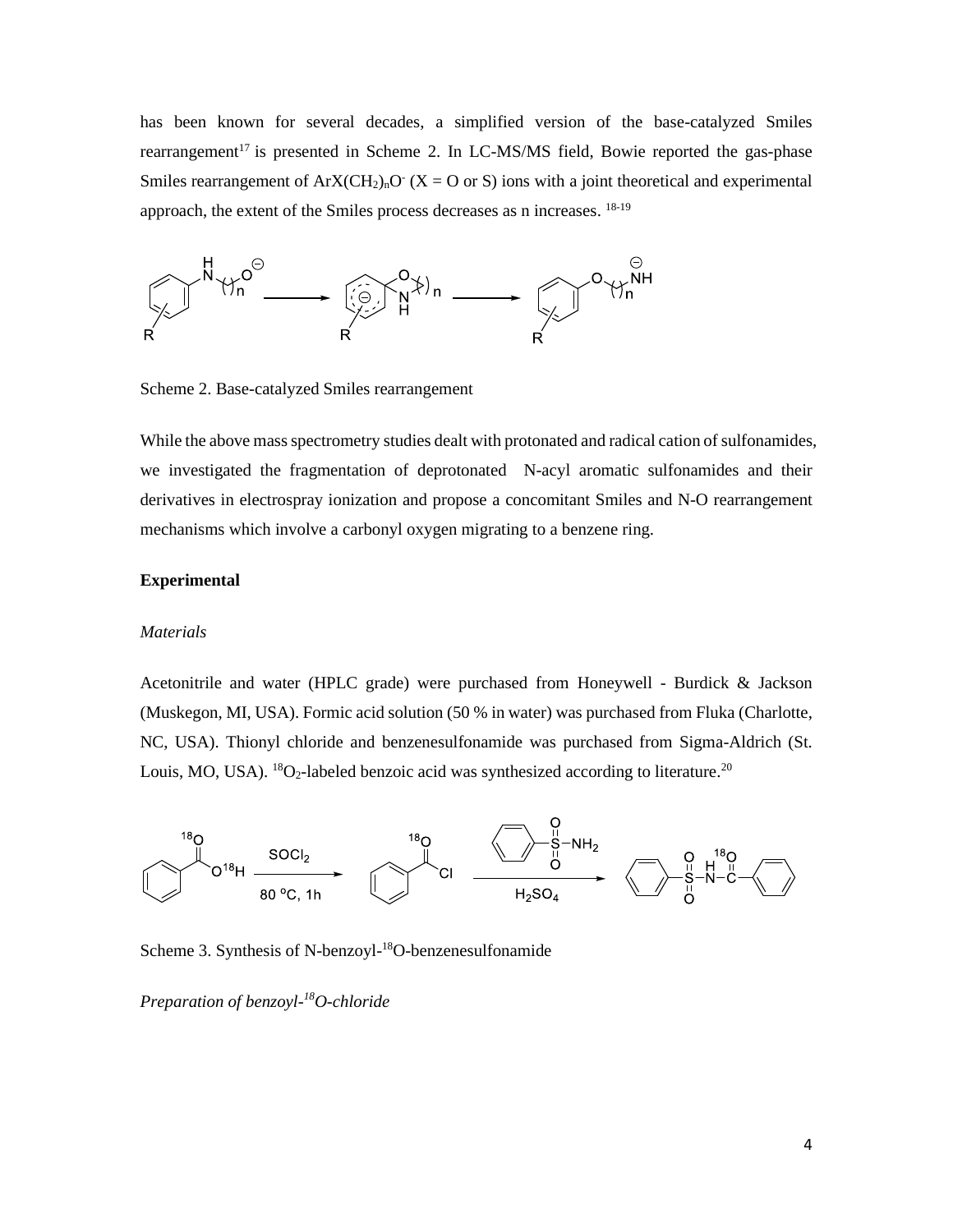To a 5 mL glass vial was added  ${}^{18}O_2$ -labeled benzoic acid (20 mg, 0.16 mmol). Thionyl chloride (100  $\mu$ L) was added to the vial and heated to 80 °C for 1 h. The reaction mixture was cooled to room temperature and dried under nitrogen gas (Scheme 3).

### *General procedure for preparation of N-acyl aromatic sulfonamides* <sup>21</sup>

Under a nitrogen atmosphere a solution of benzenesulfonamide (20 mg, 0.13 mmol) and acyl chloride (0.19 mmol) in acetonitrile (50  $\mu$ L) was stirred at 60 °C and treated with 98 % sulfuric acid (0.5  $\mu$ L). The solution was maintained at 60 °C for 1 h. The solvent was removed under nitrogen and the residue was dried in vacuum.

### *Mass Spectrometry*

N-Acyl aromatic sulfonamides were dissolved in acetonitrile/water/formic acid (50 : 50 : 0.1, v:v:v) at a concentration of about 0.1 mg/mL and directly infused into an Orbitrap Fusion Lumos mass spectrometer (Thermo Fisher Scientific, Waltham, Massachusetts) via a nano electrospray source. Ion trap (IT-CID and FT-CID) and HCD (Higher Energy Collision Dissociation) spectra were acquired in the negative mode. The gases  $N_2$  (99.999 %) and He (99.999 %) were utilized as collision gases for the HCD and IT spectra, respectively. Ion trap spectra were acquired at a normalized collision energy (NCE) of 35 %. The HCD spectra were collected by using various normalized collision energies. The resolution for  $MS<sup>2</sup>$  was set at 30,000. Spectra were acquired in 'profile' mode for both FT-CID and HCD.

### *Computational methods*

Several plausible reaction mechanisms for the fragmentation of deprotonated Nbenzoylbenzenesulfonamide were examined using the semiempirical  $PM3^{22-24}$  potential energy surface. Then, Density Functional Theory (DFT) calculations were performed on the most satisfactory mechanisms using the hybrid density functional method  $B3LYP^{25-26}$  in conjunction with the Pople's basis set<sup>27</sup> [6-311++g(d,p)] as implemented in Gaussian  $0.9^{28}$ . Frequency analysis at the same level of theory was used to identify the optimized structures as minima or transition structures on the potential energy surface. Intrinsic reaction coordinate (IRC) calculations<sup>29</sup> were performed to confirm that specific transition states were connected to the designated local minima. These calculations have been used in previous studies of ion fragmentation of small molecules under CID conditions $30-32$ .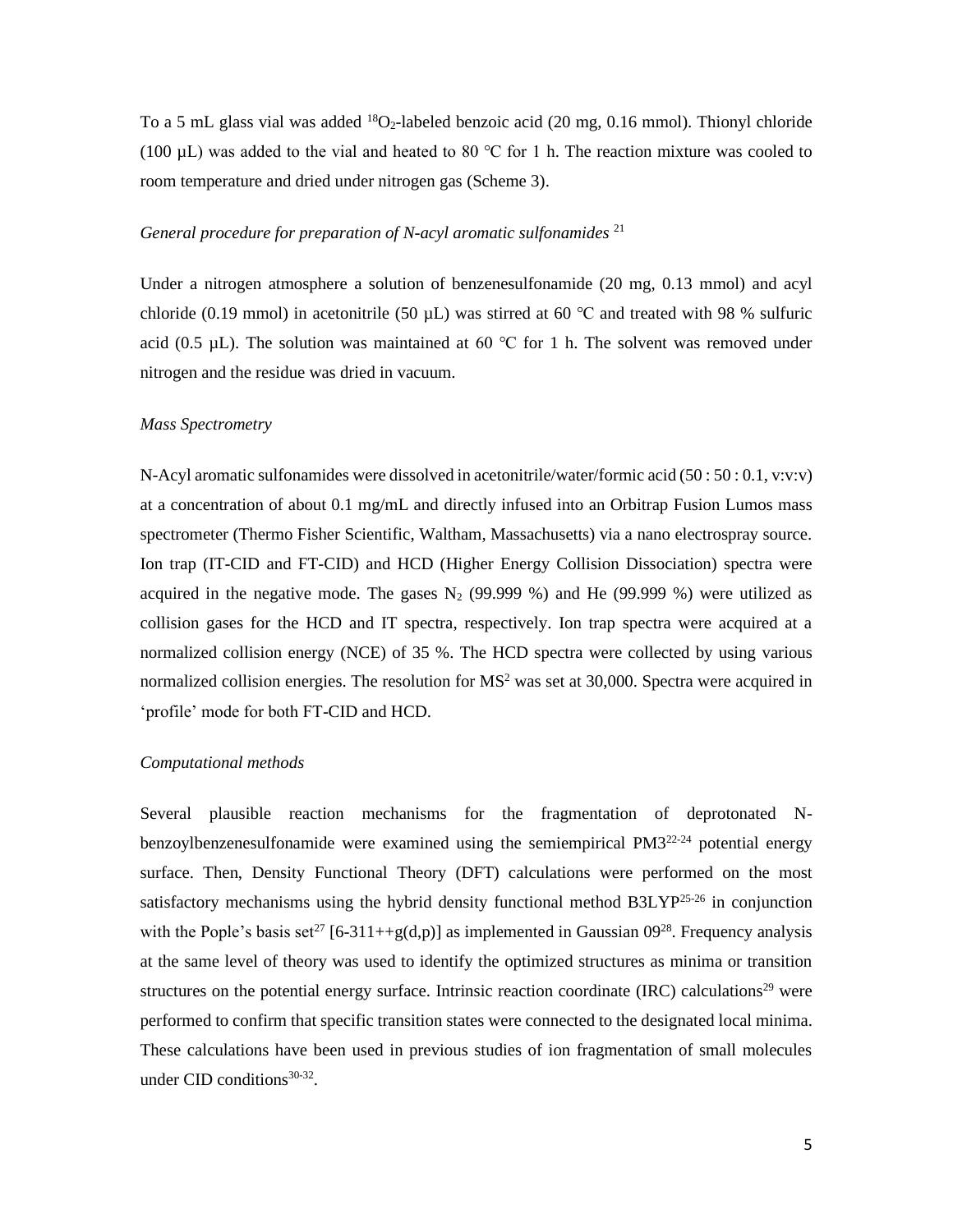### **Results and discussion**

*Comparison of mass spectra of N-phenylbenzenesulfonamide 1a with Nbenzoylbenzenesulfonamide 1b*



**Figure 1.** Molecular structures of *N*-phenyl benzenesulfonamide *1a*, Nbenzoylbenzenesulfonamide *1b*, N-thiobenzoylbenzenesulfonamide *1c* and N-benzoyl-18Obenzenesulfonamide compound *1d*.

Aromatic sulfonamides derived from primary amines tend to lose a proton to generate gaseous anions under appropriate ESI conditions. However, compared with studies of protonated forms, few investigations have been carried out on the fragmentation of deprotonated sulfonamides. Generally, such fragmentations are characterized as loss of a neutral sulfur dioxide molecule by an intramolecular rearrangement process and subsequent fragmentation to form an anilide anion at *m/z* 92. For example, in 2013, Attygalle<sup>3</sup> reported that deprotonated *N*-phenyl benzenesulfonamide *la* (Figure 1), at  $m/z$  232, undergoes the loss of a neutral SO<sub>2</sub> to form the peak at  $m/z$  168 which further fragments to generate the ion peak at  $m/z$  166 by expelling a  $H_2$  molecule (Figure 2*a*). Alternatively, the *m/z* 232 precursor may also lose a benzyne and undergo subsequent sulfur dioxide elimination to afford the anilide anion of *m/z* 92 which is the second highest peak.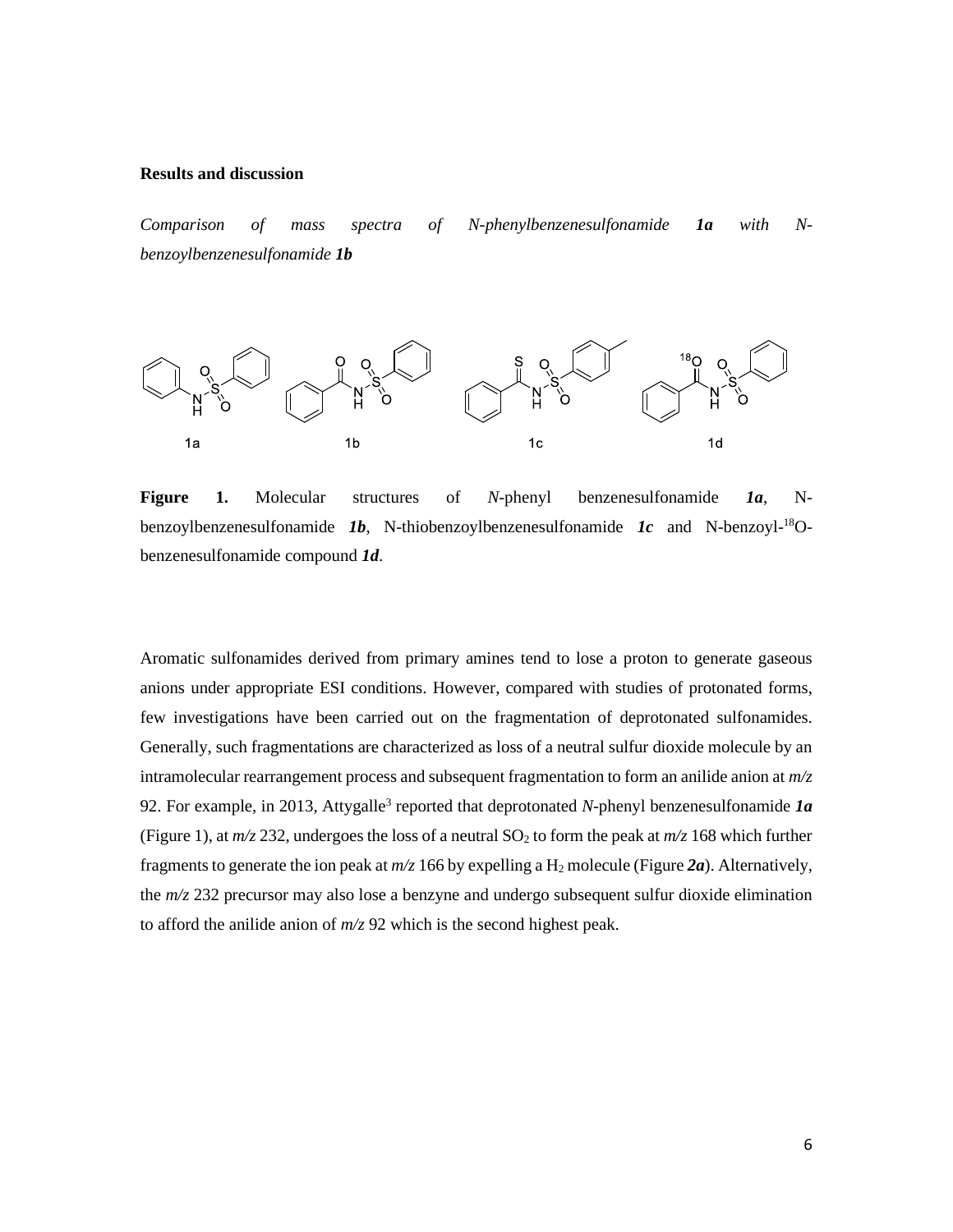

**Figure 2**. a) Tandem mass spectrumof deprotonated N-phenyl benzenesulfonamide *1a* (precursor, *m/z* 232, top), b) Tandem mass spectrum of deprotonated N-benzoylbenzenesulfonamide *1b* (precursor, *m/z* 260, bottom).

When a carbonyl group is introduced into the benzenesulfonamide molecule, i.e. Nbenzoylbenzenesulfonamide *1b*, the CID spectrum shows the phenoxide ion of *m/z* 93.0343 as the most abundant ion and there is no anilide peak at *m/z* 92 (Figure *2b*). In addition to the phenoxide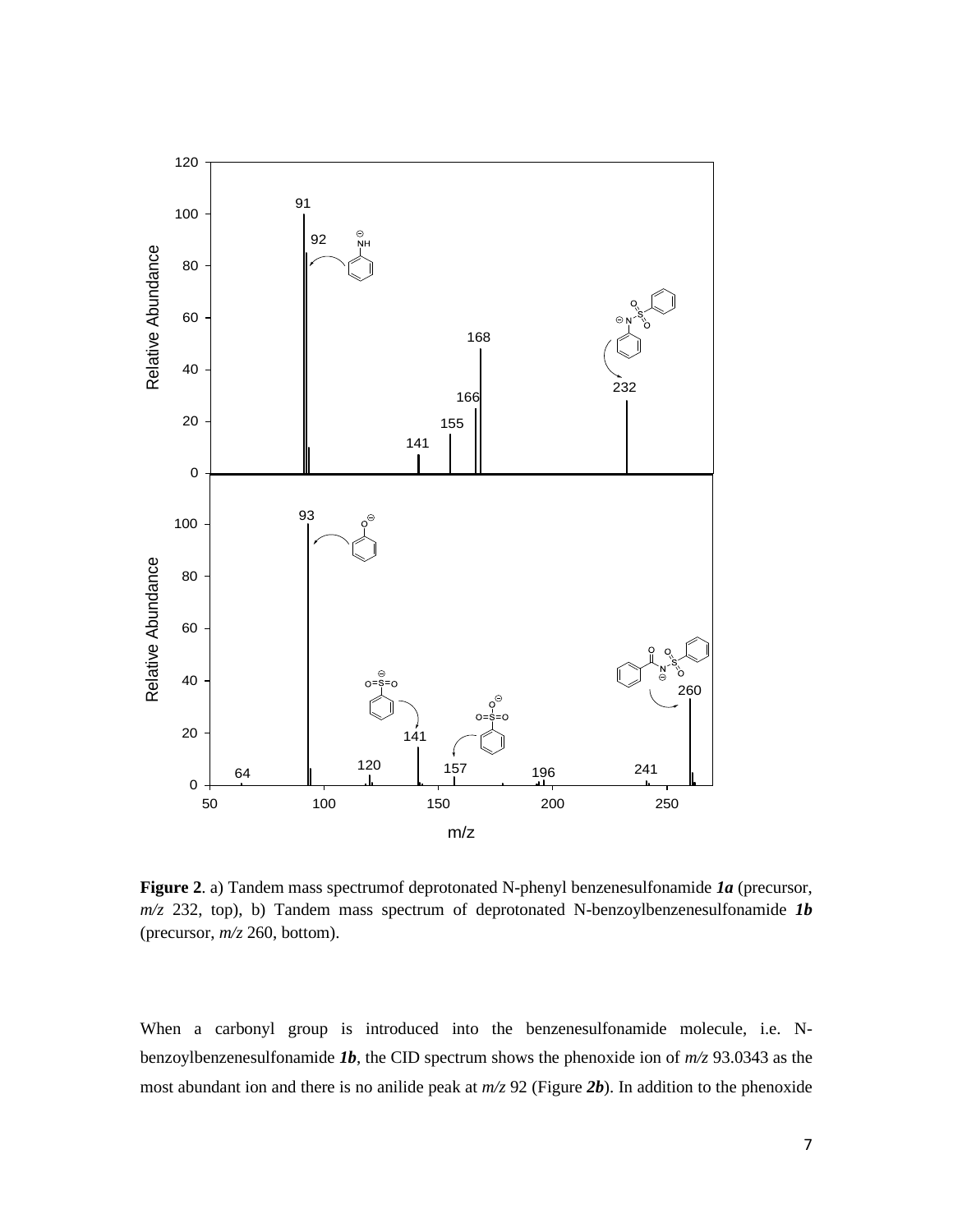ion peak and the deprotonated *1b* precursor peak at *m/z* 260, five distinctive product ion peaks are observed in the ESI tandem mass spectrum: 1) the ion of  $m/z$  241 ( $[C_{13}H_7NO_2S]$ , fragment ion after loss of a H<sub>2</sub>O molecule and a hydrogen radical from precursor); 2) the ion of  $m/z$  196  $([C_{13}H_{10}NO]$ , fragment ion after loss of a  $SO_2$  molecule from precursor); 3) the ion of  $m/z$  157  $( [C_6H_5O_3S]$ , a benzenesulfonate ion); 4) the ion of  $m/z$  141  $( [C_6H_5O_2S]$ , a benzenesulfinate ion); 5) the ion of  $m/z$  120 ([C<sub>6</sub>H<sub>5</sub>CONH]<sup>-</sup>, a benzamide anion formed via cleavage of sulfonamide bond).



**Figure 3**. Relative product ion abundances as a function of normalized collision energies in the HCD tandem mass spectrum of deprotonated N-benzoylbenzenesulfonamide *1b* in the orbitrap instrument. Abundances are normalized to total ion current. Each curve is identified by the m/z value of the corresponding product ion (*m/z* 260 is the precursor ion).

Figure **3** shows the dependence of the relative intensities of the main peaks in the spectrum of deprotonated *1b* on HCD collision energy in the Orbitrap mass spectrometer. The first peak to appear at low collision energy is the phenoxide ion at  $m/z$  93. At the next higher energy, its relative intensity increases to 33 %, while the other peaks at  $m/z$  141 and  $m/z$  157 begin to appear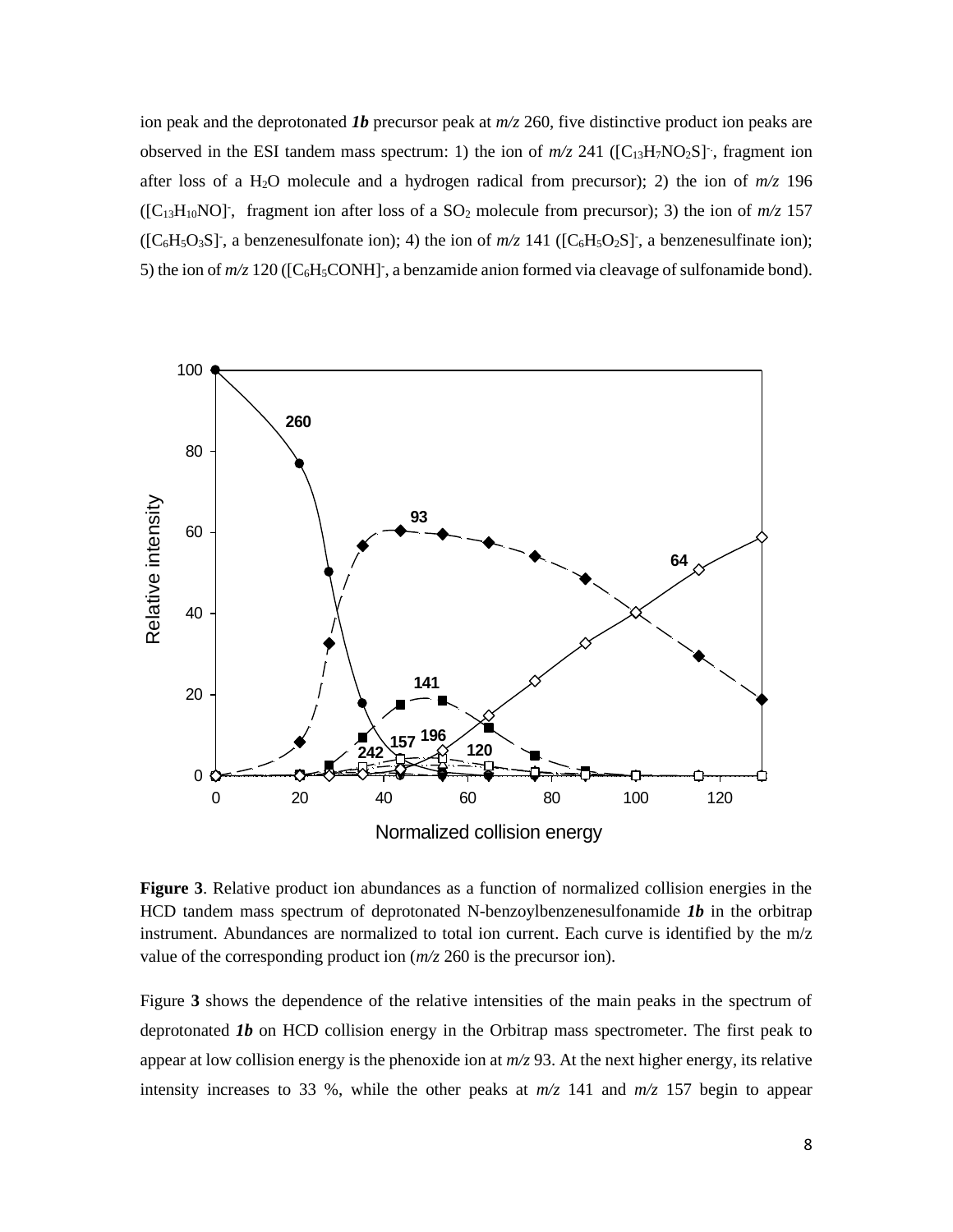concurrently. The intensity of the *m/z* 93 peak reaches its maximum level at 59 % under a collision energy of 44 % and maintains the highest level across most of the energy range. This phenomenon that the phenoxide ion dominates in the spectrum of  $Ib$  indicates that the oxygen transfer rearrangement to benzene ring occurs rapidly and is energetically favorable. The ions at *m/z* 141 and at  $m/z$  157 reach their maximum abundances at about the same collision energy, but the value for the former ion (relative intensity 18 %) is nearly seven times greater than that of the latter ion (relative intensity 2 %), i.e., the formation of benzenesulfinate ion is more prominent than that of benzenesulfonate ion. The peak at *m/z* 64 appears at much higher energy and is ascribed to sulfur dioxide radical anion as confirmed by high accuracy HCD spectra. It is noteworthy that the *m/z* 157 ion is an unexpected product ion since an additional oxygen atom is attached to the benzenesulfonyl group to form the benzenesulfonate ion which can then fragment to generate the ion of *m/z* 93 by a neutral loss of  $SO_2$  molecule, as confirmed by  $MS<sup>3</sup>$  experiments.<sup>33</sup> This pathway for formation of the phenoxide anion represents another unique oxygen transfer rearrangement as it cannot account for the observed rapid formation of phenoxide at low collision energies as shown in Figure 3. Since N-benzoyl benzenesulfonamide *1b* contains an additional carbonyl group as compared to N-phenyl benzenesulfonamide *1a*, we assume that the oxygen atom of the carbonyl group is transferred to the benzenesulfonyl moiety to form the benzenesulfonate ion at *m/z* 157.

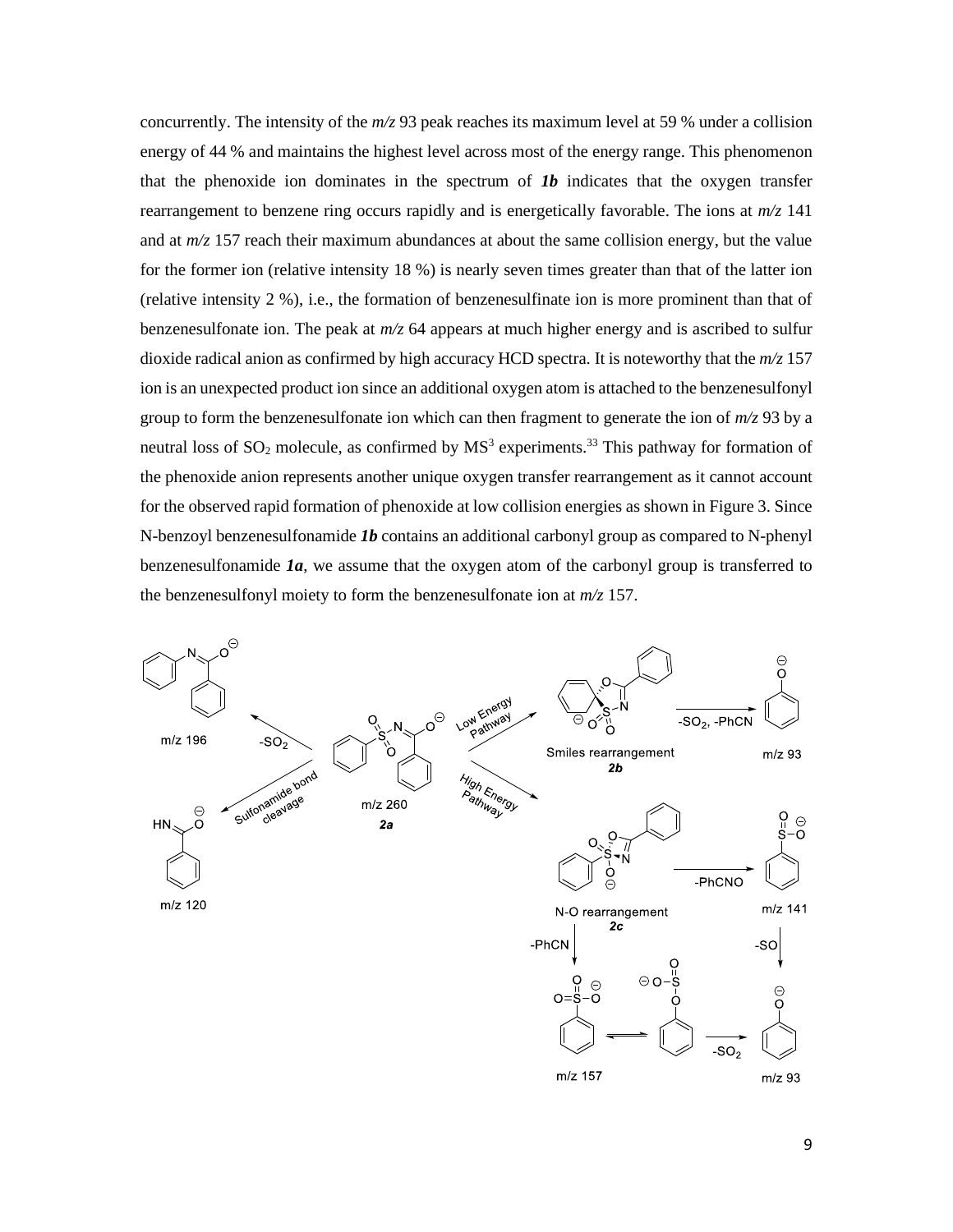Scheme 4. Proposed mechanism to rationalize the formation of the phenoxide ion at  $m/z$  93 and other product ions from deprotonated N-benzoyl benzenesulfonamide.

### *Reaction mechanism*

Based on these findings, we propose the Smiles-type and N-O rearrangement mechanisms to explain how the oxygen atom was transferred to form the unexpected fragment ions. As shown in Scheme 4, when N-benzoyl benzenesulfonamide *1b* is subjected to ionization within the ESI source in negative mode it loses a proton from the amide NH to produce the precursor ion *2a* at *m/z* 260. Since the negative charge may be shifted from the nitrogen atom to the amide oxygen atom, which attacks the arylsulfonyl group at the ipso position via a five-membered ring intermediate *2b*, it is a Smiles-type rearrangement with a low energy pathway. Subsequent rapid neutral losses of  $SO<sub>2</sub>$  and benzonitrile result in the most abundant phenoxide ion at *m/z* 93. N-O rearrangement takes place with a high energy pathway as the amide oxygen anion attacks the sulfur atom via an intramolecular nucleophilic reaction to generate the four-membered ring intermediate anion  $2c$ , which undergoes loss of a neutral benzonitrile  $(C_6H_5CN)$  molecule under collision conditions to form the benzenesulfonate ion at  $m/z$  157, whose  $MS^2$  spectrum shows rapid loss of a neutral  $SO_2$  molecule to produce the phenoxide ion at  $m/z$  93. The intermediate anion 2c may also generate the benzenesulfinate ion at *m/z* 141, which further fragments to form the phenoxide ion by loss of a neutral SO via a Meyerson-type rearrangement.<sup>15</sup>

*Tandem mass spectra of N-thiobenzoylbenzenesulfonamide 1c*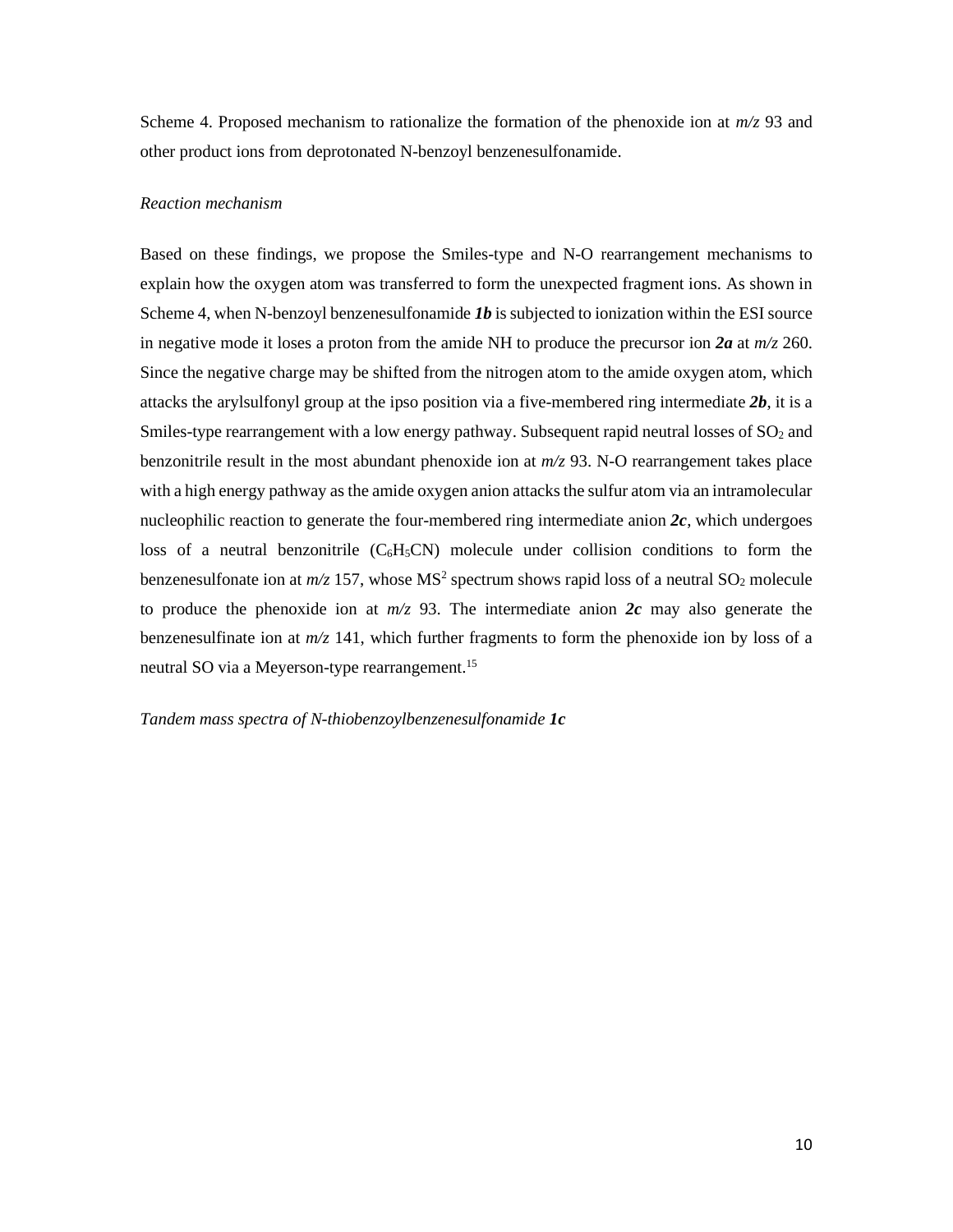

**Figure 4.** a) Tandem mass spectrum of deprotonated N-thiobenzoyl-p-toluenesulfonamide *1c* (precursor,  $m/z$  290.0304, top), b)  $MS<sup>3</sup>$  spectrum of its product ion at  $m/z$  186.9888 (bottom).

To support this hypothesis, we searched for similar compounds in the newly released NIST tandem library and found a variety of sulfonamide derivatives. One of the search results is a compound *1c*, where the benzoyl group of *Ib* is replaced with a thiobenzoyl group (Figure 1), which allows us to investigate whether the sulfur atom could be transferred to the ipso position or the sulfonyl group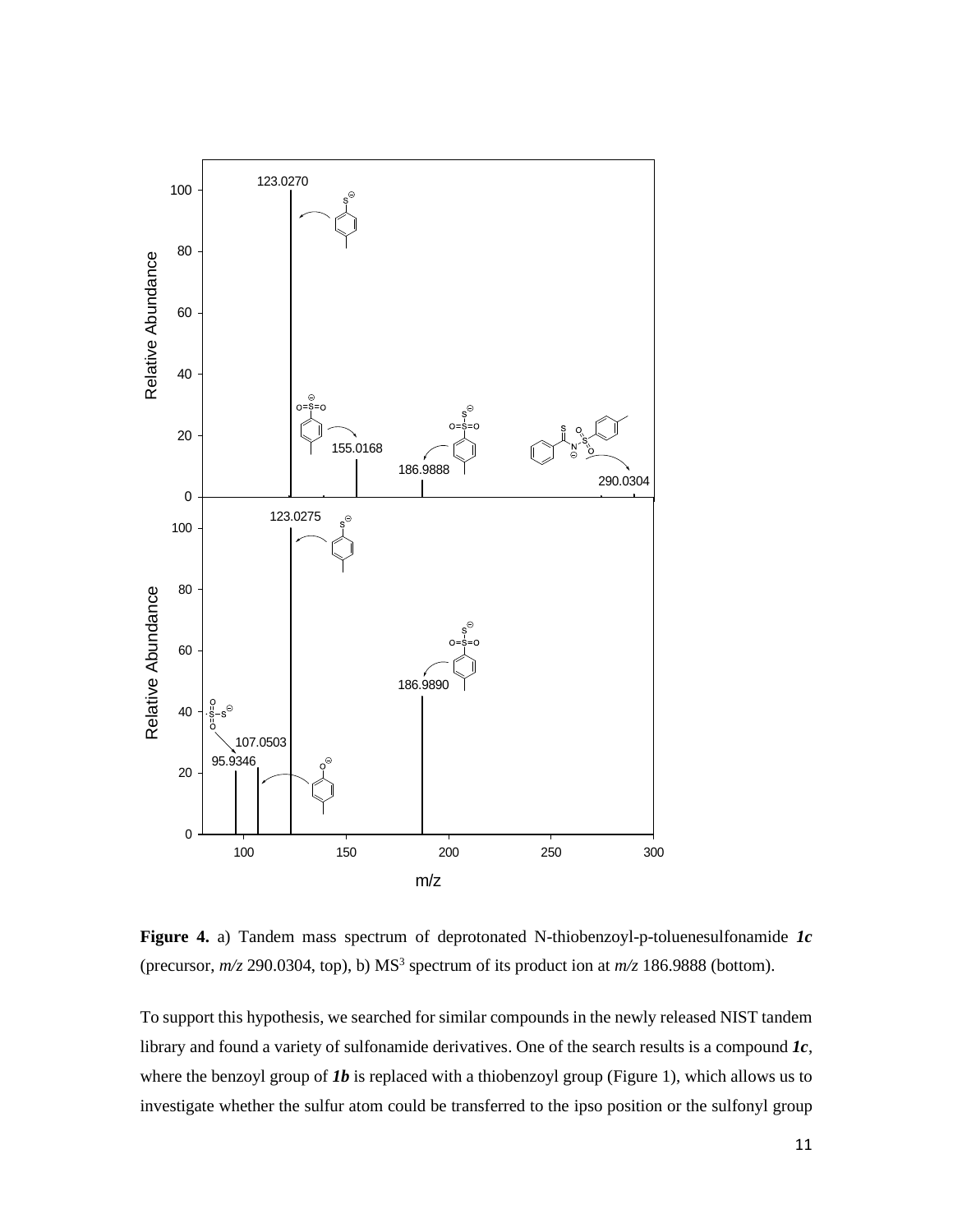and subsequently fragments to form the thiophenol anion in the collision cell. The deprotonated *1c* ion was subjected to fragmention in ion trap at collision energy of 35 %, followed by analysis in Orbitrap analyzer, and the resulting spectrum is shown in Figure *4a*. The most abundant ion peak is at  $m/z$  123.0270 which corresponds to 4-methylbenzenethiolate anion ([CH<sub>3</sub>C<sub>6</sub>H<sub>4</sub>S]<sup>-</sup>), where the sulfur atom in C=S is migrated to the toluene ring. Similar to the spectrum of compound  $1b$ , the toluenesulfinate ion ( $[C_7H_7SO_2]$ ) at  $m/z$  155.0168 is generated with a relative abundance of 18 % comparable to that of benzenesulfinate ion at *m/z* 141 mentioned before. We also noticed the benzenesulfonate-like anion ( $[C_7H_7S_2O_2]$ ) at  $m/z$  186.9888, where a sulfur atom is attached to the sulfonyl group to form S-S bond as shown in Figure 4a. MS<sup>3</sup> experiments were carried out to further fragment the  $C_7H_7S_2O_2$  anion in ion trap and subsequently analyzed in Orbitrap, the acquired spectrum exhibits the most intense peak at *m/z* 123.0275, indicating this ion can originate from the  $C_7H_7S_2O_2$  ion by loss of a SO<sub>2</sub> molecule (Figure **4b**). Methylphenoxide ion peak at  $m/z$  107.0503 along with a radical anion  $S_2O_2$  peak at  $m/z$  95.9346 were also found with relative lower intensities of 21% and 20%, respectively.

# *Tandem mass spectra of N-benzoyl-<sup>18</sup>O-benzenesulfonamide compound 1d*



Figure 5. HCD tandem mass spectrum of deprotonated N-benzoyl-<sup>18</sup>O-benzenesulfonamide *1d* (precursor, *m/z* 262.0434).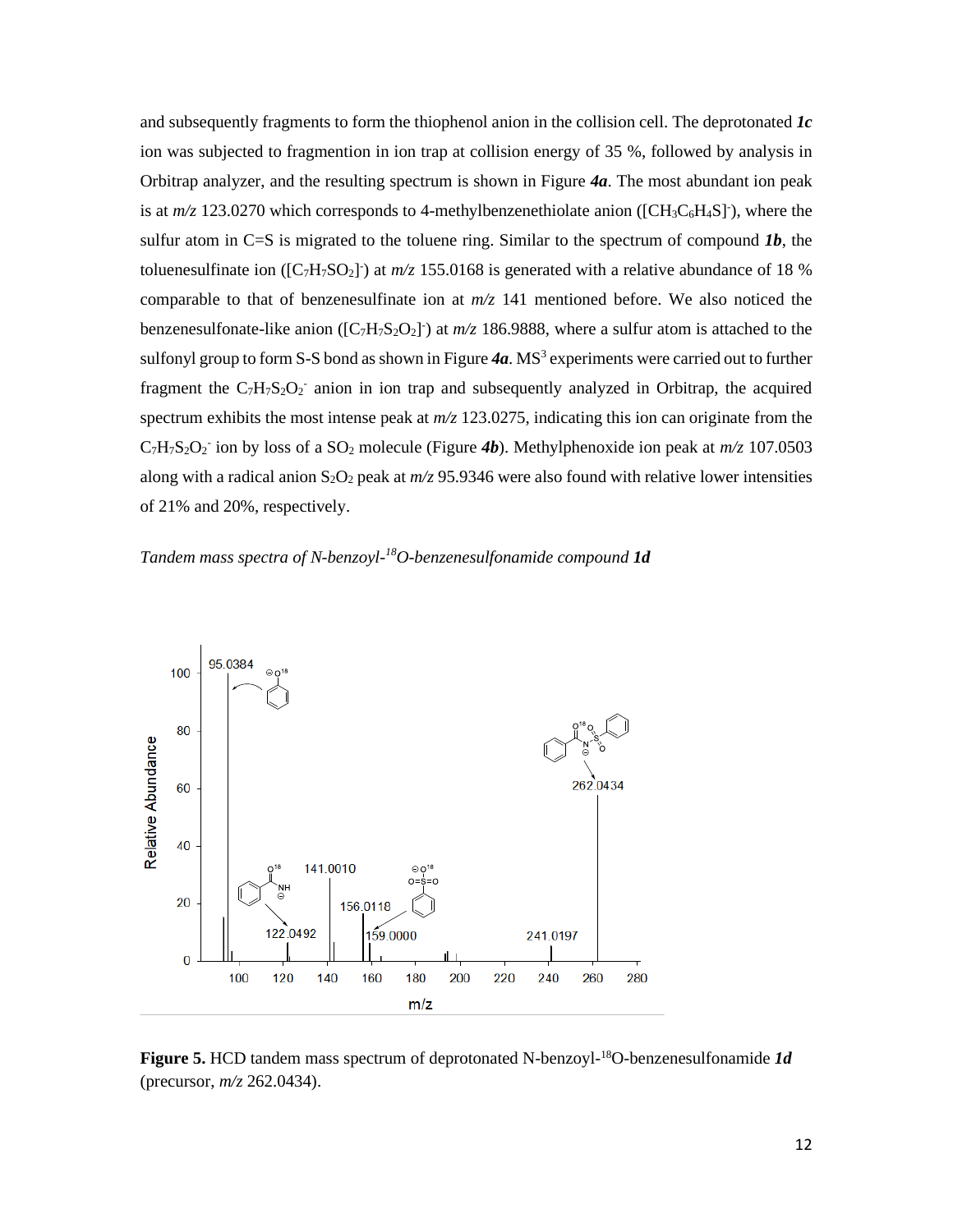In order to further support the hypothesis that the oxygen atom of the observed phenoxide ion is derived from the carbonyl group and not from the sulfonyl group, we synthesized N-benzoyl-<sup>18</sup>Obenzenesulfonamide compound *1d* via reaction of benzoyl-<sup>18</sup>O-chloride with benzenesulfonamide. HCD tandem mass spectrum of the N-benzoyl-<sup>18</sup>O-benzenesulfonamide shows a most intense peak at  $m/z$  95.0384 which corresponds to an <sup>18</sup>O-phenoxide ion accompanied by the phenoxide ion at *m/z* 93.0304 with a relative abundance of 18 % because of the above mentioned Meyerson-type rearrangement (Figure 5). The ions of  $m/z$  122.0492 ([C<sub>7</sub>H<sub>6</sub>N<sup>18</sup>O]<sup>-</sup>) and  $m/z$  159.0000  $([C_6H_5O_2S^{18}O])$  were also observed with relative lower intensities. The phenomenon that these  $m/z$ values shift two mass units upward is consistent with our suggestion that carbonyl oxygen atom is transferred to benzene ring and sulfur atom via the Smiles-type and N-O rearrangement. It should be noted that other product ion peaks at  $m/z$  141.0010 and  $m/z$  156.0118 without the <sup>18</sup>O atom were also present in the spectrum of *1d*, which correspond to the respective benzenesulfinate ion  $([C_6H_5O_2S]$ <sup>-</sup>) and benzenesulfonamide anion  $([C_6H_5O_2SNH]$ <sup>-</sup>).

### *Tandem mass spectra of other N-acyl aromatic sulfonamides*

To extend the application of the amide oxygen transfer mechanism to other compounds, we examined a number of N-acyl aromatic sulfonamides. Some typical compounds and their product ion abundances normalized to total ion current are listed in Table 1.

| Compound                                    | <b>Structure</b>              | <b>Observed</b><br>rearrangem<br>ent product<br>ion | Abundance<br>normalized<br>to total ion<br>current<br>(100%) |
|---------------------------------------------|-------------------------------|-----------------------------------------------------|--------------------------------------------------------------|
| N-benzoylbenzenesulfonamide, 1b             | o<br>S<br>н                   | $C_6H_5O^-$                                         | 38                                                           |
| N-(4-chloro-benzoyl) benzenesul fonamide, 3 | ບ<br>ຊ<br>$\frac{H}{N}$<br>ာ၊ | $C_6H_5O^-$                                         | 64                                                           |
| N-acetylbenzenesulfonamide, 4               |                               | $C_6H_5O^-$                                         | 57                                                           |
| N-propionylbenzenesulfonamide, 5            | ပူ<br>$S-N-C-CH2CH3$          | $C_6H_5O^-$                                         | 75                                                           |

**Table 1.** Various compounds which exhibit the Smiles-type and N-O exchange rearrangements under ion trap collision at collision energy 35 % and their product ion abundances.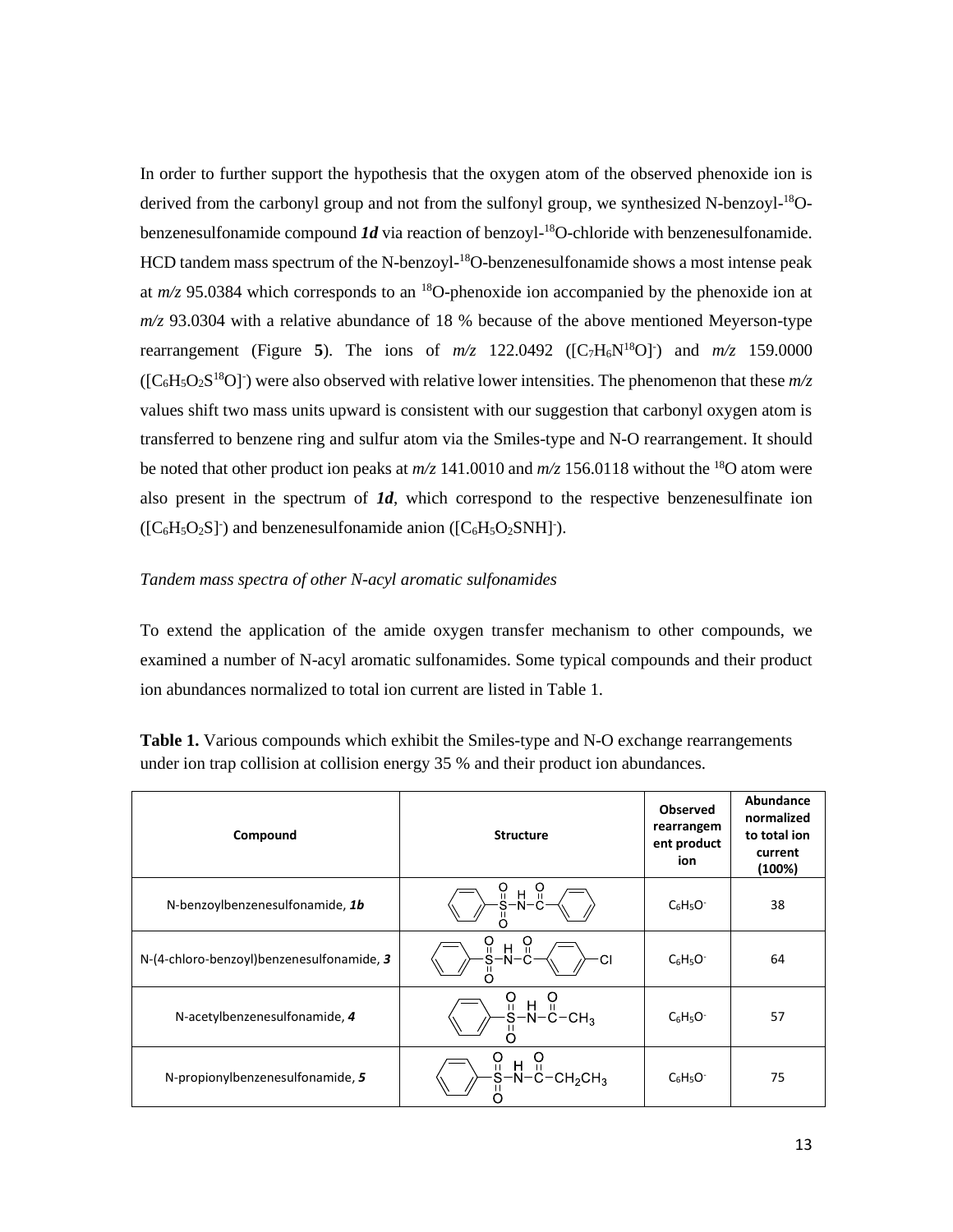| N-(2-methyl-butanoyl)benzenesulfonamide,<br>6                 | $\breve{\mathbf{s}}$<br>H<br>Ū<br>-N-C-CH(CH $_3$ )CH $_2$ CH $_3$ | $C_6H_5O^-$   | 81             |
|---------------------------------------------------------------|--------------------------------------------------------------------|---------------|----------------|
| N-acetyl-4-methylbenzenesulfonamide, 7                        | ဂူ<br>н ∩<br>N−C−CH <sub>3</sub><br>Н<br>$H_3C$                    | $C_7H_7O^-$   | 35             |
| N-acetyl-4-bromobenzenesulfonamide, 8                         | O<br>o<br>s<br>н<br>-N-С-сн $_3$<br>Br                             | $BrC_6H_4O^-$ | 66             |
| 2-(N-acetylsulfamoyl) benzoic acid, 9                         | $S -$<br>$O$<br>-C-CH <sub>3</sub><br>H.<br>COOH                   | $C_6H_5O^-$   | 23             |
| 2-Oxo-S-phenyl-2-(piperidin-1-yl)ethane-1-<br>sulfonamido, 10 | H <sub>2</sub><br>ũ<br>$\overline{0}$<br>N<br>H                    | $C_6H_5O^-$   | $\overline{2}$ |
| 1, 1-dioxo-1, 2-benzothiazol-3-one, 11                        | <b>NH</b>                                                          |               |                |
| 3-(4-Methylbenzenesulfonyl)-1-phenylurea,<br>12               | $\frac{0}{1}$<br>ဂူ<br>H<br>H<br>$H_3C$                            |               |                |

*N-acyl benzenesulfonamide derivatives:* for N-benzoylbenzenesulfonamide *1b*, phenoxide ion abundance was calculated as 38 %. N-(4-chloro-benzoyl)benzenesulfonamide *3*, where a hydrogen atom on the benzoyl moiety is substituted by a chlorine atom, shows a dramatic increase in the extent of the rearrangement with the abundance value at 64 %. When replacing the benzoyl with an aliphatic acyl group like acetyl, the resulting N-acetylbenzenesulfonamide *4* undergoes fragmentation to generate the phenoxide ion with moderate abundance (57 %). Similar mechanisms with larger aliphatic acyl groups, such as propionyl 5 and pentanoyl 6, afford higher product ion abundances as 75 % and 81 %, respectively.

*N-acetyl substituted-benzenesulfonamide derivatives:* substitution effects on the benzene ring of benzenesulfonyl also were investigated, N-acetyl-4-methylbenzenesulfonamide *7* and N-acetyl-4 bromobenzenesulfonamide *8* provide their corresponding product ions with abundances at 35 % and 66 %, respectively. The results may be rationalized by the ability of the Br to stabilize the negative charge on oxygen atom of the product ion. However, the carboxyl group on the benzene ring for 2-(N-acetylsulfamoyl)benzoic acid *9* provides an abundance of the phenoxide ion at only 23 %. The main reason is that proton loss from the carboxyl group of compound *9* within the ESI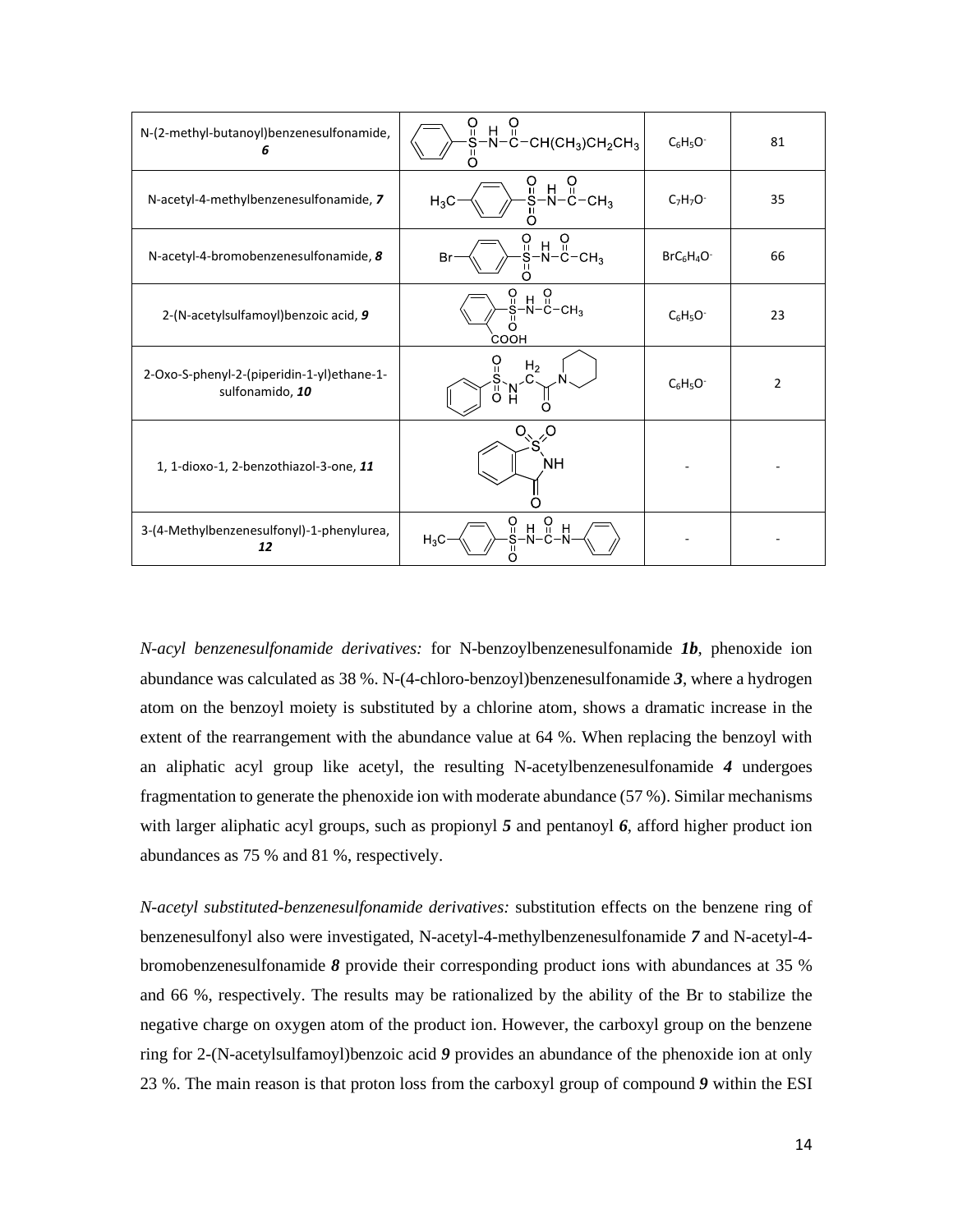source is very facile in negative mode, resulting in the subsequent loss of a neutral carbon dioxide as the predominant pathway.

*Other benzenesulfonamide derivatives*: The existence of amide bond (CONH2) in compound structure is critical for giving rise to the rearrangement reaction, in the case of 2-oxo-S-phenyl-2- (piperidin-1-yl)ethane-1-sulfonamido  $10$  where a CH<sub>2</sub> is inserted into the amide bond, only 2 % abundance of rearrangement ion was observed. Annular sulfonamide like 1,1-dioxo-1,2 benzothiazol-3-one *11* does not show the rearrangement behavior due to stability of the fivemembered ring. Even when the normalized collision energy is raised to 100 no pronounced product ion peaks are observed. Sulfonylurea compound *12* also does not give the rearrangement product ion, instead forming the benzenesulfonamide and anilide anion as the dominated peaks such as Nphenyl benzenesulfonamide *1a* does.

### *Theoretical calculations*

As pointed out by Herman and Harrison, $34$  at low internal energies, the relative rates of competing fragmentation reactions are determined largely by their relative activation energies. Hence, intrinsic reaction coordinate and activation energy calculations were used to assess the feasibility of parallel rearrangement reactions involved in the fragmentation of sulfonamides. Reactions with multiple product channels has been studied before using the direct-measurement kinetics method and theoretical calculations. 35

In this work, there are several experimental observations that are not compatible with a single fragmentation pathway. For example, Figure 3 shows that the ion at  $m/z$  93 ( $C_6H_6O$ ) appears first and it seems to be produced directly from the parent ion in the initial stages. This observation goes along with a Smiles-type rearrangement; however, the Smiles rearrangement cannot explain the intense peaks at  $m/z$  157 and  $m/z$  141 or the intense peak at  $m/z$  93 in the spectrum of the labelled compound (Figure 5). On the other hand, a N-O rearrangement mechanism is appropriate to explain the product ions at  $m/z$  157 and  $m/z$  141 and it is expected to contribute marginally to the intensity of the product ion at  $m/z$  93. Also, there is no evidence that the peak at  $m/z$  141 is produced by the loss of an oxygen atom from benzenesulfonate (*m/z* 157). The production of these ions runs parallel at a rate that is approximately an order of magnitude higher for the product ion at  $m/z$  141. It seems that both ions can be produced from the same transition state of the N-O rearrangement depending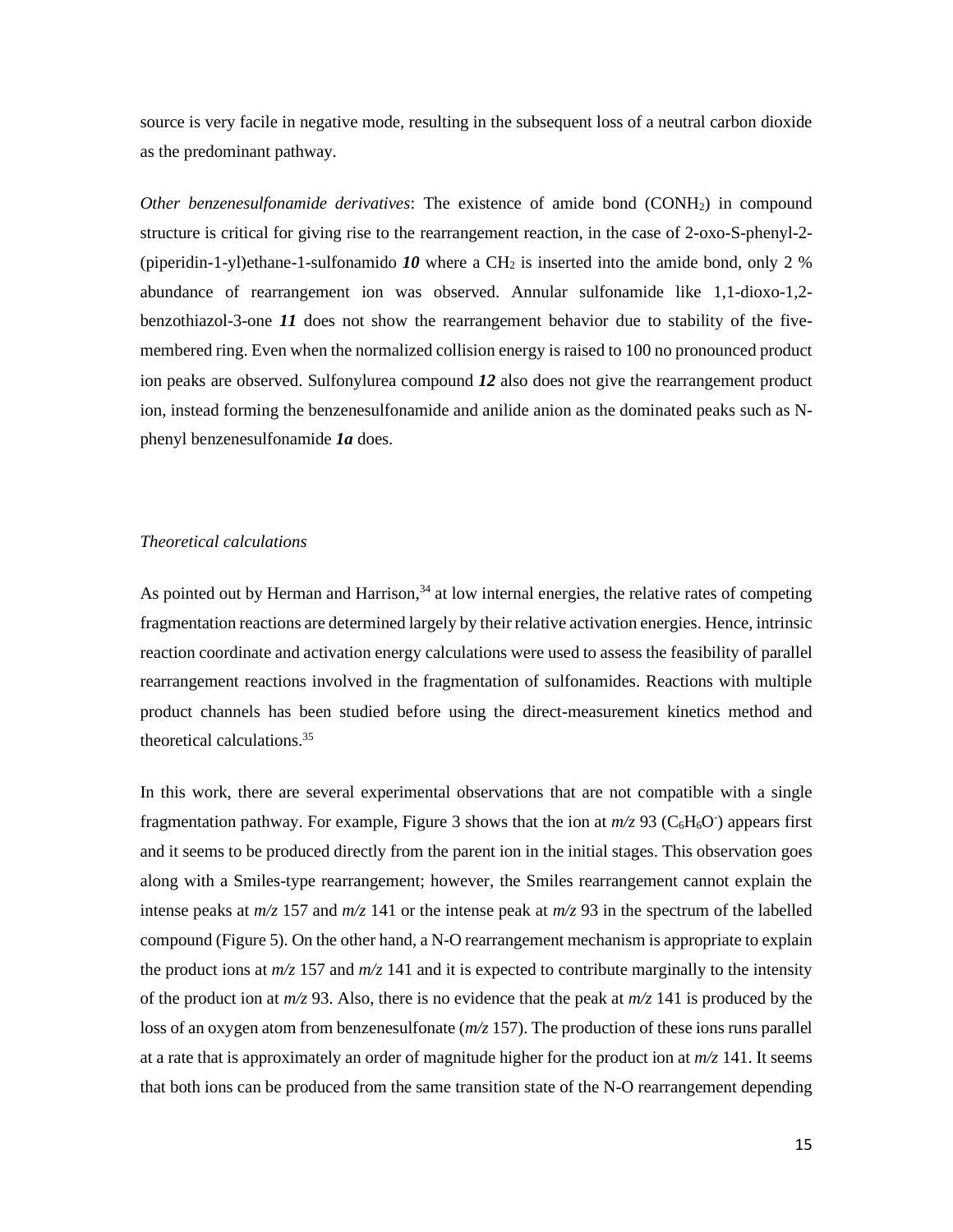on the cleavage site to form sulfonate ion or sulfinate ion. Based on this experimental evidence, it is likely that the observed fragment ions are produced by two parallel rearrangements and each rearrangement reaction contributes mainly to the intensity of one product ion. In the following this is proved in two steps, 1) by testing the feasibility of the rearrangement reactions using IRC calculations and then 2) by correlating the experimental intensities and the activation energies in a quantitative manner.



**Figure 6.** Intrinsic Reaction Coordinate (IRC) diagram of the N-O rearrangement and Smiles rearrangement showing the chemical structures involved in the process, the activation energy (Ea) and the thermal result of the reaction. Ea and  $\Delta H$  were estimated from the electronic energies, other contributions are too small to be of any significance. The dashed lines do not represent calculated points and only serve to guide the eye.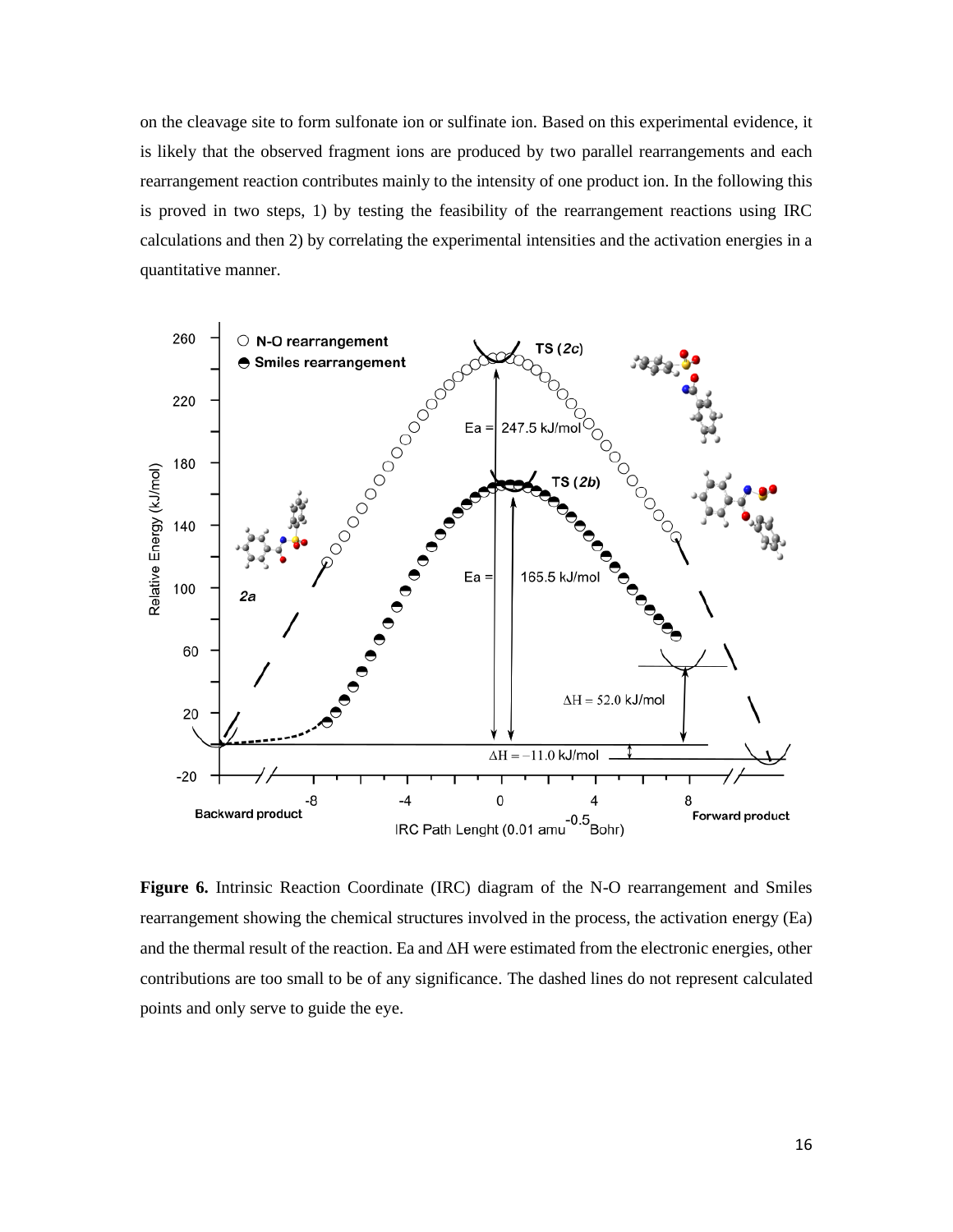PM3 semiempirical relaxed scans<sup>36</sup> were performed to explore the potential energy surface using deprotonated N-benzoylbenzenesulfonamide *2a* as a model ion followed by DFT calculations at the critical points. An IRC calculation was performed to confirm the located TS saddle point lies on the minimum energy path between the assumed minima (*2a* and the rearranged ion *2c*). The forty-points IRCs plot in Figure 6 shows the N-O rearrangement is possible, and it produces a physically reasonable activation energy of 247.5 kJ/mol. Also note that the rearrangement is kinetically controlled because both isomers are almost equally thermodynamically stable. The reaction is barely exothermic with the rearranged ion *2c* being 11 kJ/mol more stable than the original anion *2a*. These same calculations were performed for the different rearrangement reactions of the parent ion.

Figure 6 also shows the IRC path for the Smiles-type rearrangement. The activation energy for this process is 165.5 kJ/mol, significantly lower than for the N-O rearrangement, so this mechanism dominates the low-energy end of the spectrum (initial stages), although the intermediate product 2b (fragment ion + neutral) is thermodynamically less stable by 52.0 kJ/mol. Therefore, the spectrum of **2a** is the result of at least two major rearrangements of the parent ion, a Smiles-type rearrangement and a N-O rearrangement. (The 3D structures of the transition state and minima are shown in Figure 6, and their electronic energies are given in Table S1 of the supporting information). In addition, Meyerson's rearrangement directly originated from *2a* provides a significant contribution to the intensity of the ion at *m/z* 93 in a more convoluted way [see discussion below]. The spectrum also shows some small peaks from the sulfonamide-bond fragmentation and other structural rearrangements of the parent ion.

By combining the information in Figure 2b and Figure 5, the contribution of different rearrangements to the intensity of each peak in the spectrum was estimated. For example, at low energy, the peak at  $m/z$  93 can be generated from a parent ion that experiences a Smile-type rearrangement and with a minor contribution of a Meyerson rearrangement. The Meyerson rearrangement does not involve the carbonyl oxygen, so its contribution to the intensity of the peak at  $m/z$  93 is approximately 18 % according to the labelled spectrum (Figure 5). It is worth noting that the Meyerson rearrangement proceeds with negligible activation energy, however, the activation energy of the rearranged ion to produce the fragment ion at *m/z* 93 is 269.2 kJ/mol, significantly higher than the activation energy for the formation of products from the Smiles-type or N-O rearrangements. At high energy, a major contribution of Meyerson rearrangement to the spectrum of **2a** is via the fragmentation of the sulfonate ion produced by the N-O rearrangement as discussed in reference 27. The peaks at *m/z* 157 and *m/z* 141 are almost exclusively produced from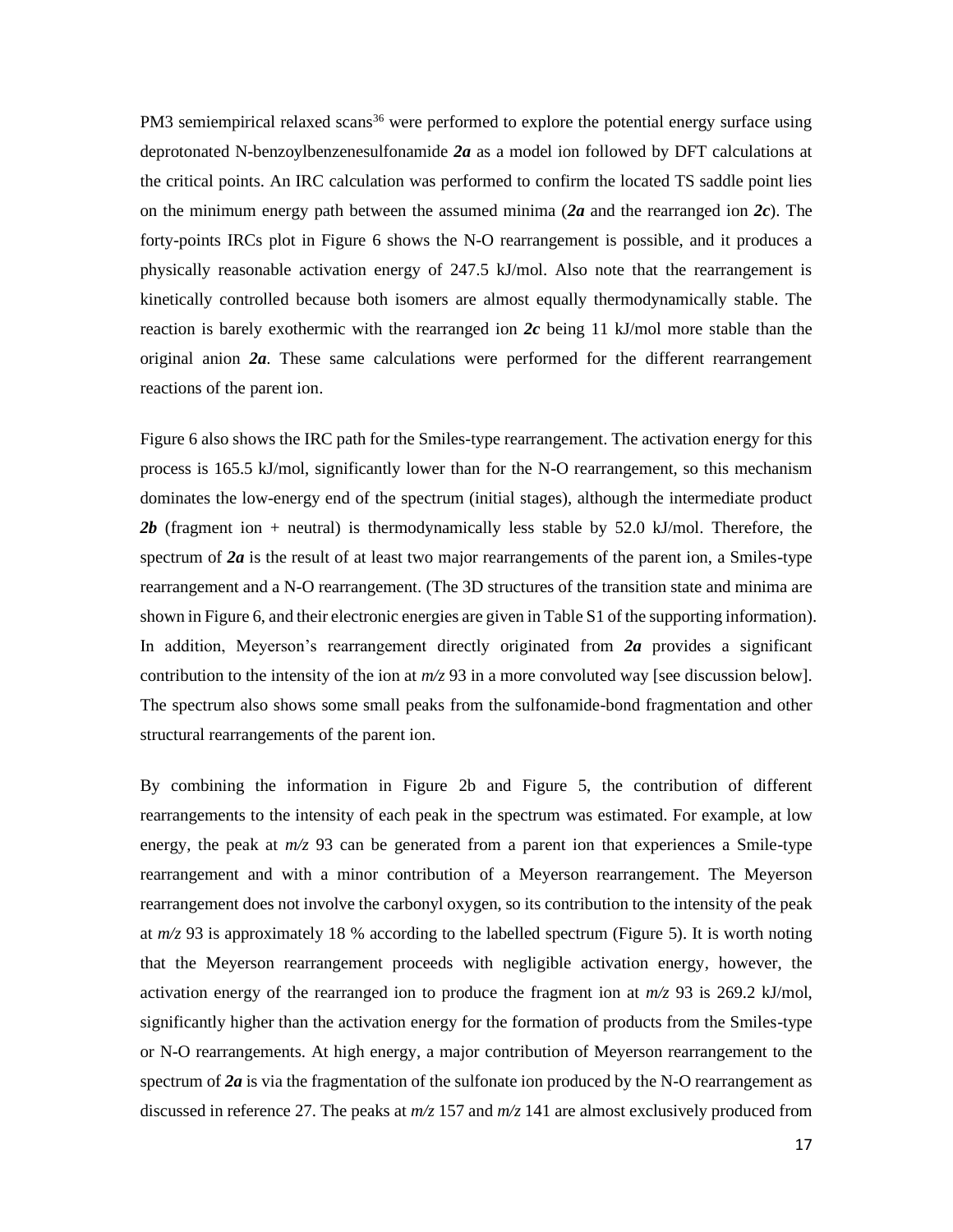the N-O-rearranged ion depending on the cleavage site, either on the left or right of the carbonyl oxygen. Figure 2b shows the intensity of peaks at  $m/z$  157 and  $m/z$  141 are approximately 7 % and 15 % of the base peak, respectively. The peak at *m/z* 120 is originated from the direct cleavage of the sulfonamide bond with a contribution of 6 %. The activation energy of the sulfonamide bond breaking is relatively high, 334 kJ/mol, and it explains its marginal contribution to the spectrum. It is worth mentioning that there is a small peak at *m/z* 241 that seems to be originated from the losses of atomic hydrogen and water producing a radical anion. Theoretical calculations of openshell species require higher levels of theory and are beyond the scope of this paper.



**Figure 7.** Plot of  $log(\frac{I_i}{I_i})$  $\frac{a_1}{a_0}$ ) versus (Ea<sub>i</sub>) according to equation 2 of the supporting information. The plot uses base 10 logarithm instead of base *e* logarithm. The contributions to peak intensity values are listed and explained in Table S2. The activation energies were also derived from the electronic energies listed in Table S2.

A plot of  $\ln\left(\frac{I_i}{I}\right)$  $\frac{I_1}{I_0}$ ) versus (Ea<sub>i</sub>) (see Supporting Information for a rationale for this graph) was drawn using the estimated experimental values of peak intensities and the calculated activation energies. (The activation energies were calculated using the electronic energies listed in Table S1 of the supporting information). The linear relationship shown in Figure 7 represents a validation of the assumption that the most relevant peaks in the spectrum of *2a* originate from different rearrangements of the parent ion (see also Table S2 in supporting information). Calculations also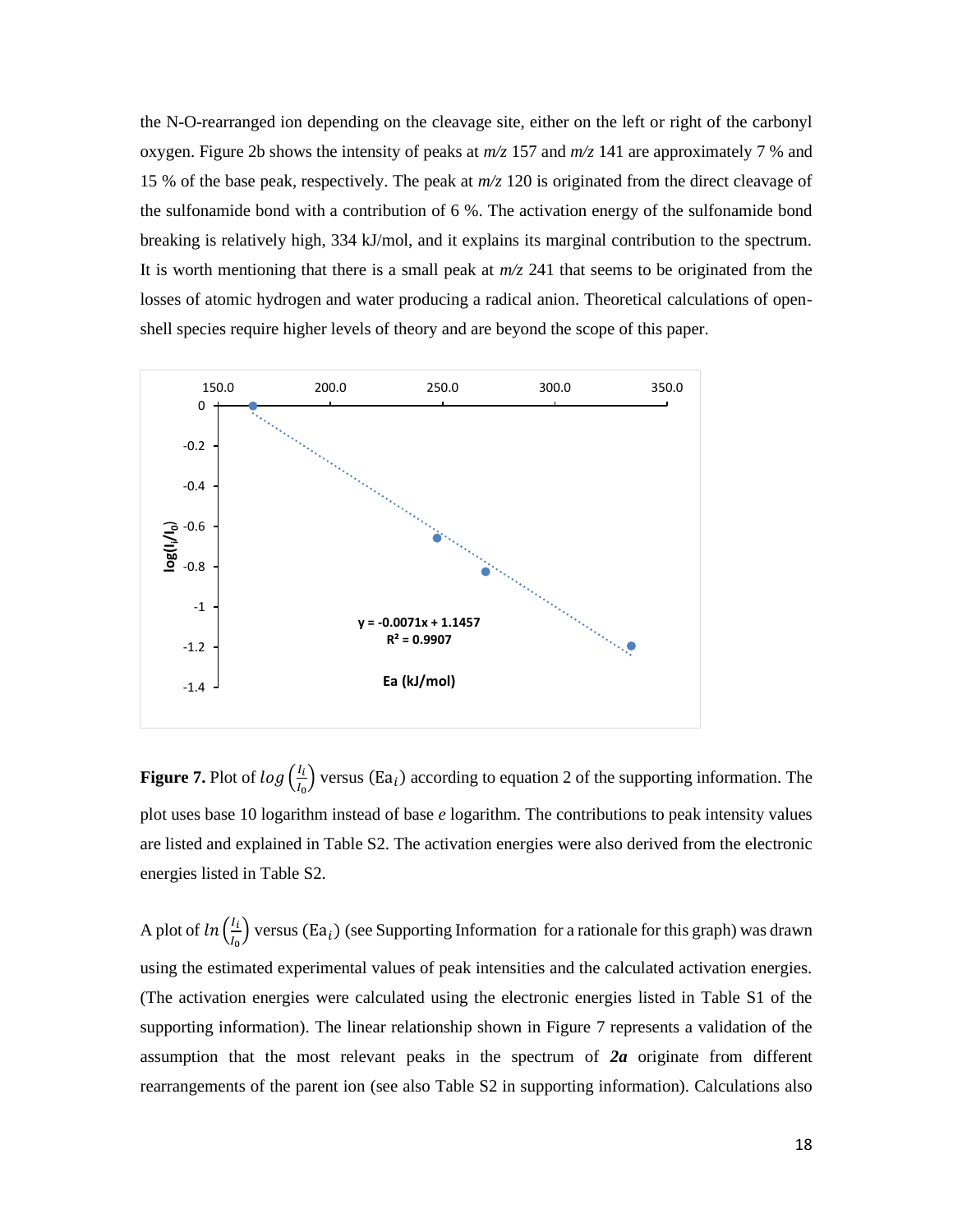suggest that the rearrangement reactions considered here have activation energies that are considerably smaller than the direct breaking of the sulfonamide bond.

In an attempt to test the performance of in-silico software regarding complex mechanisms like the fragmentation of *2a* discussed in this work, we used the Competitive Fragmentation Modeling-ID software or in short CFM-ID developed by the University of Alberta<sup>37</sup> for predicting the spectra of N-benzoylbenzenesulfonamide. CFM-ID was not able to predict the major peaks associated with either the N/O or the Smiles rearrangement reactions (see Figure S2).

### **Conclusions**

Unlike deprotonated *N*-phenyl benzenesulfonamide which generally loses  $SO_2$  to form the anilide anion, deprotonated N-benzoyl benzenesulfonamide mainly undergoes a Smiles-type *ipso* rearrangement to form the phenoxide ion as the most intense peak. At higher energies a novel N-O rearrangement produces benzenesulfonate and benzenesulfinate ions. Specifically, the Smiles-type rearrangement involves attack of the amide oxygen anion on the arylsulfonyl group at the *ipso* position followed by losses of  $SO_2$  and PhCN to form the phenoxide ion. The N-O rearrangement occurs through an intramolecular nucleophilic reaction of the amide oxygen with the sulfur atom to generate the benzenesulfonate ion by loss of PhCN, which can further lose  $SO<sub>2</sub>$  to form the phenoxide ion. The N-O rearrangement also may yield the benzenesulfinate ion which can lose SO to form the phenoxide ion. The proposed mechanisms are supported by substituting the carbonyl of *N*-benzoyl benzenesulfonamide with a thiocarbonyl group experiment and by <sup>18</sup>O isotopic labeling N-benzoyl-<sup>18</sup>O-benzenesulfonamide experiment which lead up to form the corresponding benzenethiolate anion and <sup>18</sup>O phenoxide ion. The strong correlation between product ion intensities and the corresponding calculated activation energies suggests that the fragmentation of N-benzoylbenzenesulfonamide experiences the two major parallel rearrangement reactions, the Smiles-type and N-O rearrangement, and also minor contributions from the Meyerson rearrangement reaction and the direct breaking of the sulfonamide bond. This parallel mechanism is so compelling that should be regarded as an example of the limitations of in-silico modeling and the ever-increasing need for building experimental spectral libraries. We also found certain compounds which demonstrate the Smiles-type and N-O rearrangements in their spectra and this rule may be incorporated into NIST MS interpreter<sup>38</sup> and other fragmentation modeling software to enhance spectrum evaluation and thereby improve the quality of the library.

## **Acknowledgments**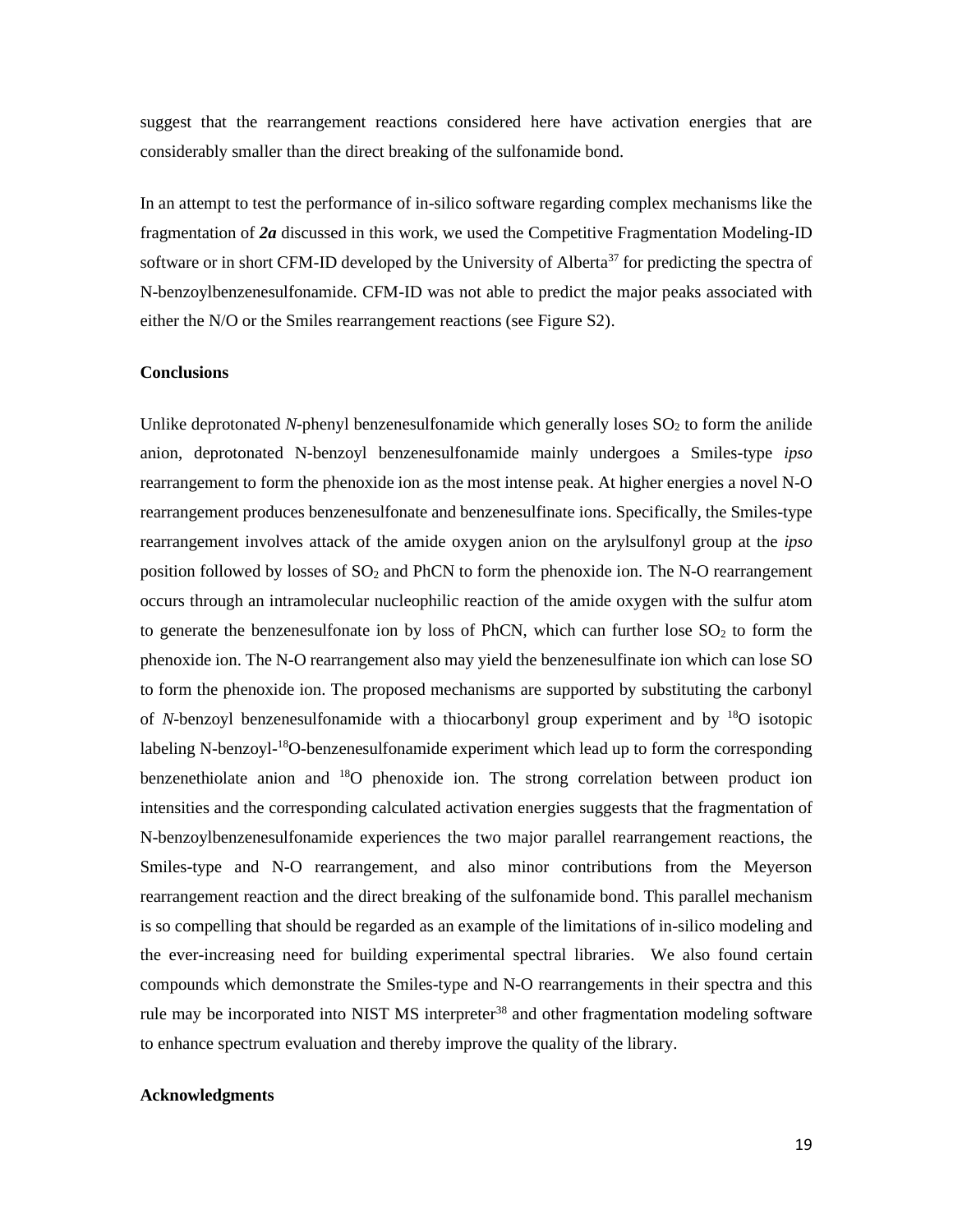The author would like to thank Dr. Karl K. Irikura of the National Institute of Standards and Technology for his advice and comments. Certain commercial equipment, instruments, or materials are identified in this document. Such identification does not imply recommendation or endorsement by the National Institute of Standards and Technology, nor does it imply that the products identified are necessarily the best available for the purpose.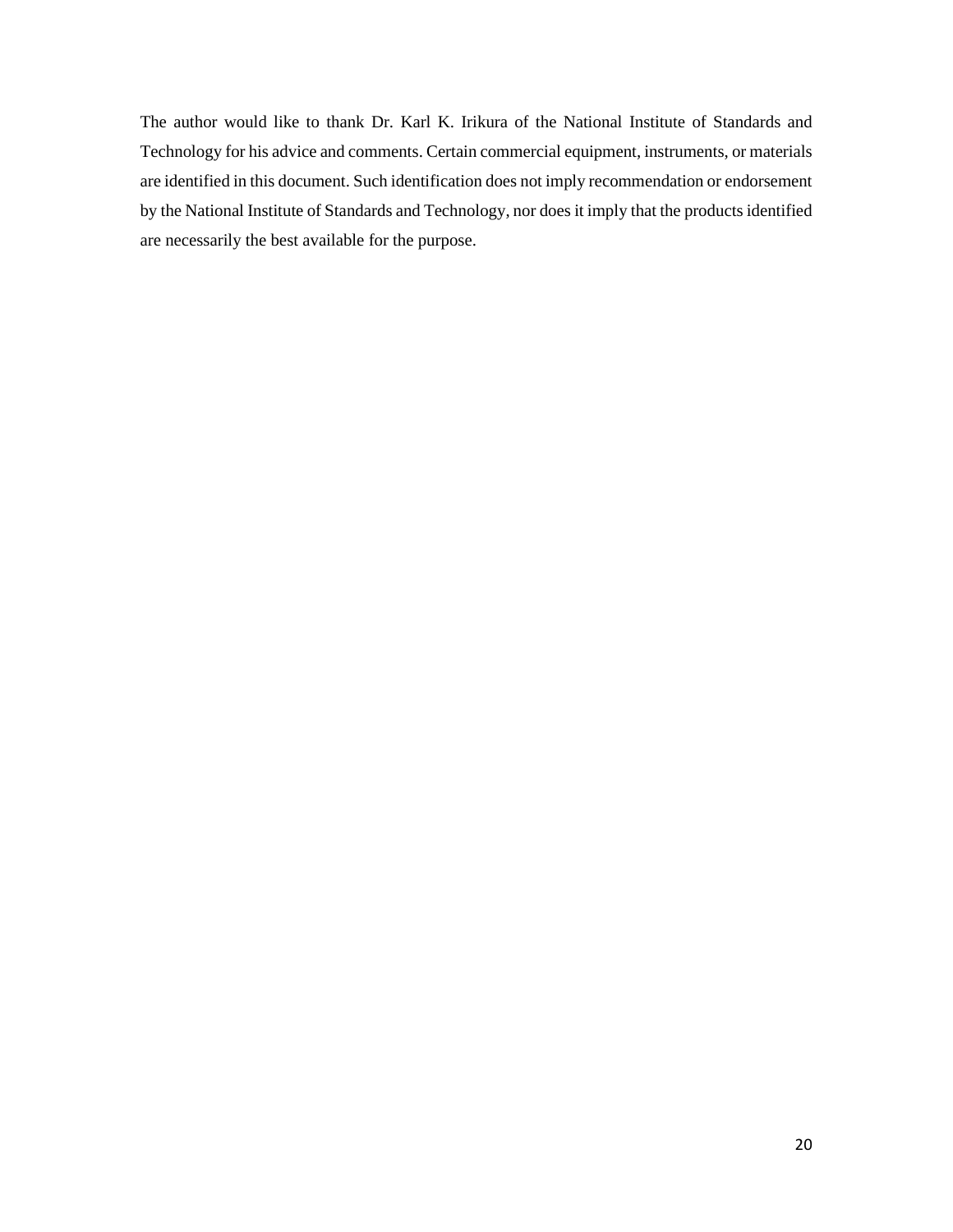## **Supporting Information**

The supporting information contains 1) An analytical derivation of the correlation between peak intensity and activation energy as shown in Figure 7. 2) Details about the ab initio calculations. 3) The PM3 Potential Energy Surface (PES) of the N-O rearrangement reaction (Figure S1). 4) Structural and energetic data related to the optimized geometries obtained using ab initio methods (Table S1). 5) Calculated activation energies for the rearrangement reactions (Table S2). 6). A head-to-tail comparison between the predicted CFM-ID spectrum and the NIST library spectrum (Figure S2).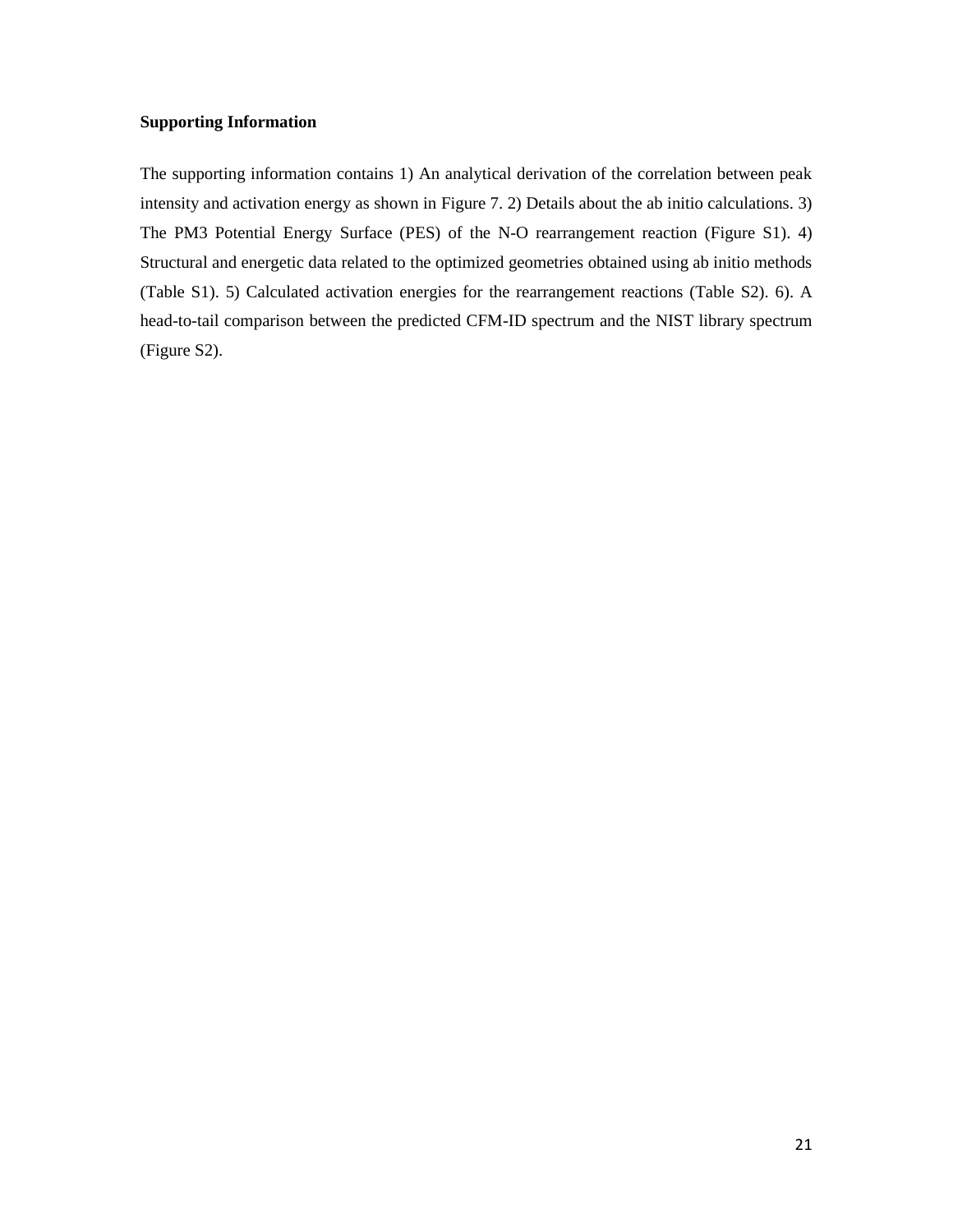## **References**

(1) Stowe, C.M. The sulfonamides. In veterinary pharmacology and therapeutic, Jones LM (ed). Iowa State University Press: Ames, USA, **1965**, 438-502.

(2) Neu, H.C. The crisis in antibiotic resistance, *Science* **1992**, *257*, 1064-1073.

(3) Hibbs, J.A.; Jariwala, F.B.; Weisbecker, C.S.; Attygalle, A.B. Gas-phase fragmentation of anions derived from N-phenyl benzenesulfonamides, *J. Am. Soc. Mass Spectrom*. **2013**, *24*, 1280– 1287.

(4) Klagkou, K.; Pullen, F.; Harrison, M.; Organ, A.; Firth, A.; Langley, G.J. Fragmentation pathways of sulphonamides under electrospray tandem mass spectrometricconditions, *Rapid Commun. Mass Spectrom*. **2003**, *17*, 2373–2379.

(5) Bialecki, J. B.; Weisbecker, C. S.; Attygalle, A. B. Low-energy collision-induced dis-sociation mass spectra of protonated p-toluenesulfonamides derived fromaliphatic amines, *J. Am. Soc. Mass Spectrom*. **2014**, *25*, 1068–1078.

(6) NIST MS/MS library (http://chemdata.nist.gov/mass-spc/msms-search/), 2020. (Date of access, 02/03/2021)

(7) Banwell, M. G.; Crasto, C. F.; Easton, C. J.; Forrest, A.K.; Karoli, T.; March, D. R.; Mensah, L.; Nairn, M. R.; O'Hanlon, P. J.; Oldham, M. D.; Yue, W. Analogues of SB-203207 as inhibitors of tRNA synthetases, *Bioorg. Med. Chem. Lett.* **2000**, *10*, 2263-2266.

(8) Hasegawa, T.; Yamamoto, H. A practical synthesis of optically active (R)-2-propyloctanoic acid: therapeutic agent for alzheimer's disease, *Bull. Chem. Soc. Jpn*. **2000**, *73*, 423-428.

(9) Hu, N.; Liu P.; Jiang, K.; Zhou, Y.; Pan, Y. Mechanism study of  $SO_2$  elimination from sulfonamides by negative electrospray ionization mass spectrometry, *Rapid Commun. Mass Spectrom*. **2008**, *22*, 2715–2722.

(10) Bowie, J. H. The fragmentations of even-electron organic negative ions. *Mass Spectrom. Rev.* **1990**, *9*, 349-379.

(11) Wang, S.; Guo, C.; Zhang, N.; Wu, Y.; Zhang, H.; Jiang, K. Tosyl oxygen transfer and ion– neutral complex mediated electron transfer in the gas-phase fragmentation of the protonated Nphenyl p-toluenesulfonamides, *Int. J. Mass Spectrom.* **2015**, *376*, 6-12.

(12) Zu, C.; Mukhopadhyay, S.; Hanley, P. S.; Xia, S.; Bell, B. M.; Grigg, D.; Gilbert, J. R.; O'Brien, J. P. Fragmentation of protonated N-(3-aminophenyl)benzamide and its derivatives in gas phase, *J. Am. Soc. Mass Spectrom*. **2016**, *27*, 917–926.

(13) Bowie, J. H.; Williams, D. H.; Lawesson, S. O.; Madsen, J. O.; Nolde, C.; Schroll, G. Studies in mass spectrometry-XV' mass spectra of sulphoxides and sulphones. *Tetrahedron* **1966**, *22*, 3515-3525.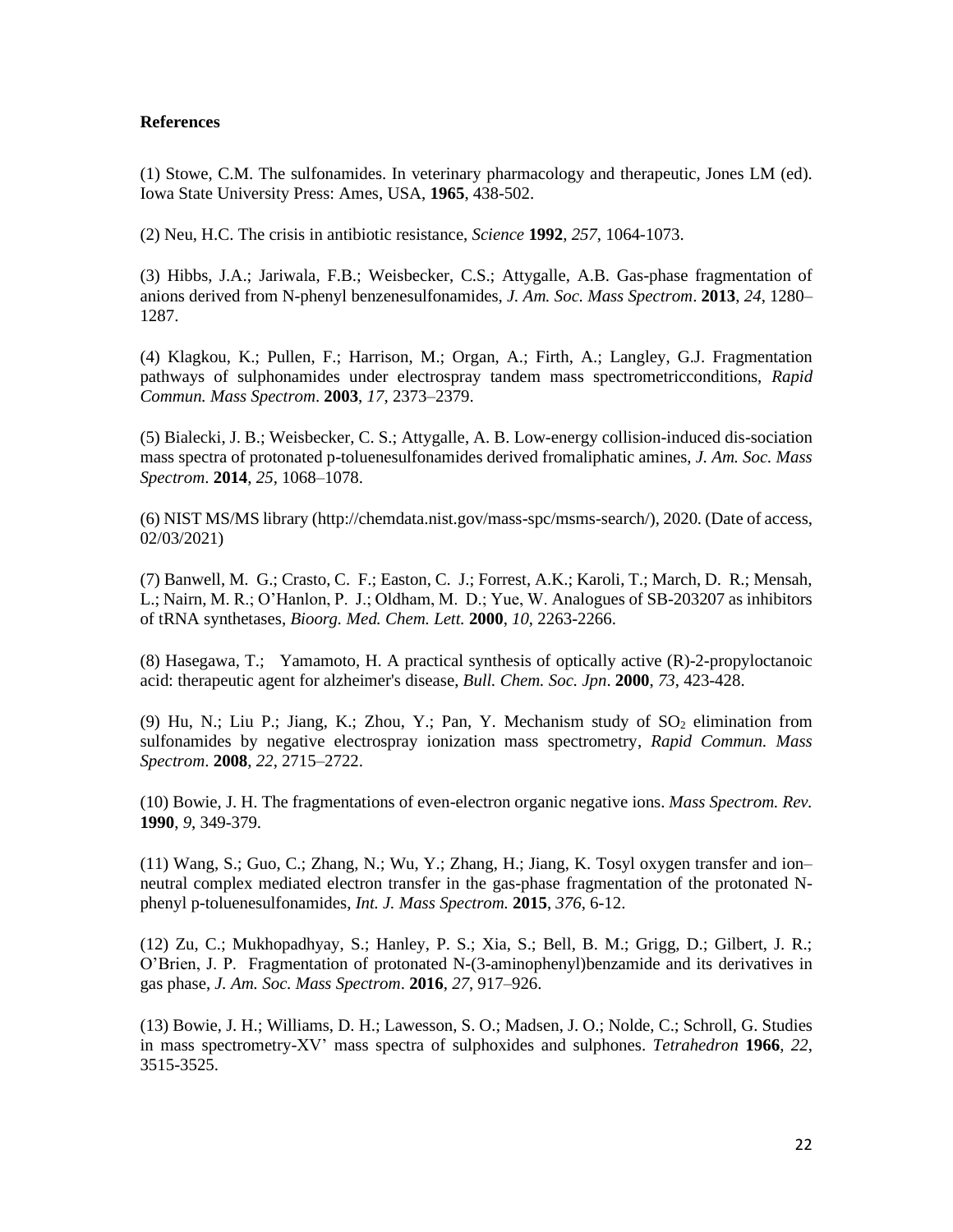(14) Baarschers, W. H.; Krupa, B. W. Mass spectra of some sulfinate esters and sulfones, *Can. J. Chem.*, **1973**, *51*. 156-161.

(15) Meyerson, S.; Drews, H.; Fields, E. K. Mass spectra of diaryl sulfones, *Anal. Chem*. **1964**, *36*, 1294-1300.

(16) Irikura, K. K.; Todua, N. G. Facile smiles-type rearrangement in radical cations of Nacylarylsulfonamides and analogs, *Rapid Commun. Mass Spectrom.* **2014**, *28*, 829–834.

(17) Henderson A.R.P.; Kosowan J. R.; Wood T. E. The truce–smiles rearrangement and related reactions: a review, *Can. J. Chem.* **2017**, *95*, 483–504.

(18) Eichinger, P. C. H.; Bowie, J. H.; Hayes, R. N. The gas-phase smiles rearrangement: A heavy atom labeling study. *J. Am. Chem. Soc.* **1989**, *111*, 4224-4227.

(19) Wang, T.; Nibbering, N. M. M.; Bowie, J. H. The gas phase Smiles rearrangement of anions PhO(CH<sub>2)n</sub>O− (n = 2–4). A joint theoretical and experimental approach. *Org. Biomol. Chem.*, **2010**, *8*, 4080-4084.

(20) Xia, H.; Zhang, Y.; Attygalle, A.B. Experimental and theoretical studies on gas-phase fragmentation reactions of protonated methyl benzoate: concomitant neutral eliminations of benzene, carbon dioxide, and methanol, *J. Am. Soc. Mass Spectrom*. **2018**, *29*, 1601–1610.

(21) Martin, M. T.; Roschangar, F.; Eaddy, J. F. Practical acid-catalyzed acylation of sulfonamides with carboxylic acid anhydrides, *Tetrahedron Lett*. **2003**, *44*, 5461-5463.

(22) Stewart, J. J. P. Optimization of parameters for semiempirical methods I. Method, *J. Comput. Chem*. **1989**, *10*, 209–220.

(23) Stewart, J. J. P. Optimization of parameters for semiempirical methods II. Method, *J. Comput. Chem*. **1989**, *10*, 221–264.

(24) Stewart, J. J. P. Optimization of parameters for semiempirical methods. III Extension of PM3 to Be, Mg, Zn, Ga, Ge, As, Se, Cd, In, Sn, Sb, Te, Hg, Tl, Pb, and Bi, *J. Comput. Chem*. **1991**, *12*, 320–341.

(25) Becke, A. D. Density-functional thermochemistry. III. The role of exact exchange. *J. Chem. Phys.* **1993**, *98*, 5648.

(26) Lee, C.; Yang, W.; Parr, R. G. Development of the colle-salvetti correlation-energy formula into a functional of the electron density. *Phys. Rev. B* **1988**, *37*, 785.

(27) Dunning Jr, T. H. Gaussian basis sets for use in correlated molecular calculations. I. The atoms boron through neon and hydrogen, *J. Chem. Phys*. **1989**, *90*, 1007-1023.

(28) Frisch, M. J.; Trucks, G. W.; Schlegel, H. B.; Scuseria, G. E.; Robb, M. A.; Cheeseman, J. R.; Scalmani, G.; Barone, V.; Petersson, G. A.; Nakatsuji, H.; Li, X.; Caricato, M.; Marenich, A.; Bloino, J.; Janesko, B. G.; Gomperts, R.; Mennucci, B.; Hratchian, H. P.; Ortiz, J. V.; Izmaylov, A. F.; Sonnenberg, J. L.; Williams-Young, D.; Ding, F.; Lipparini, F.; Egidi, F.; Goings, J.; Peng, B.;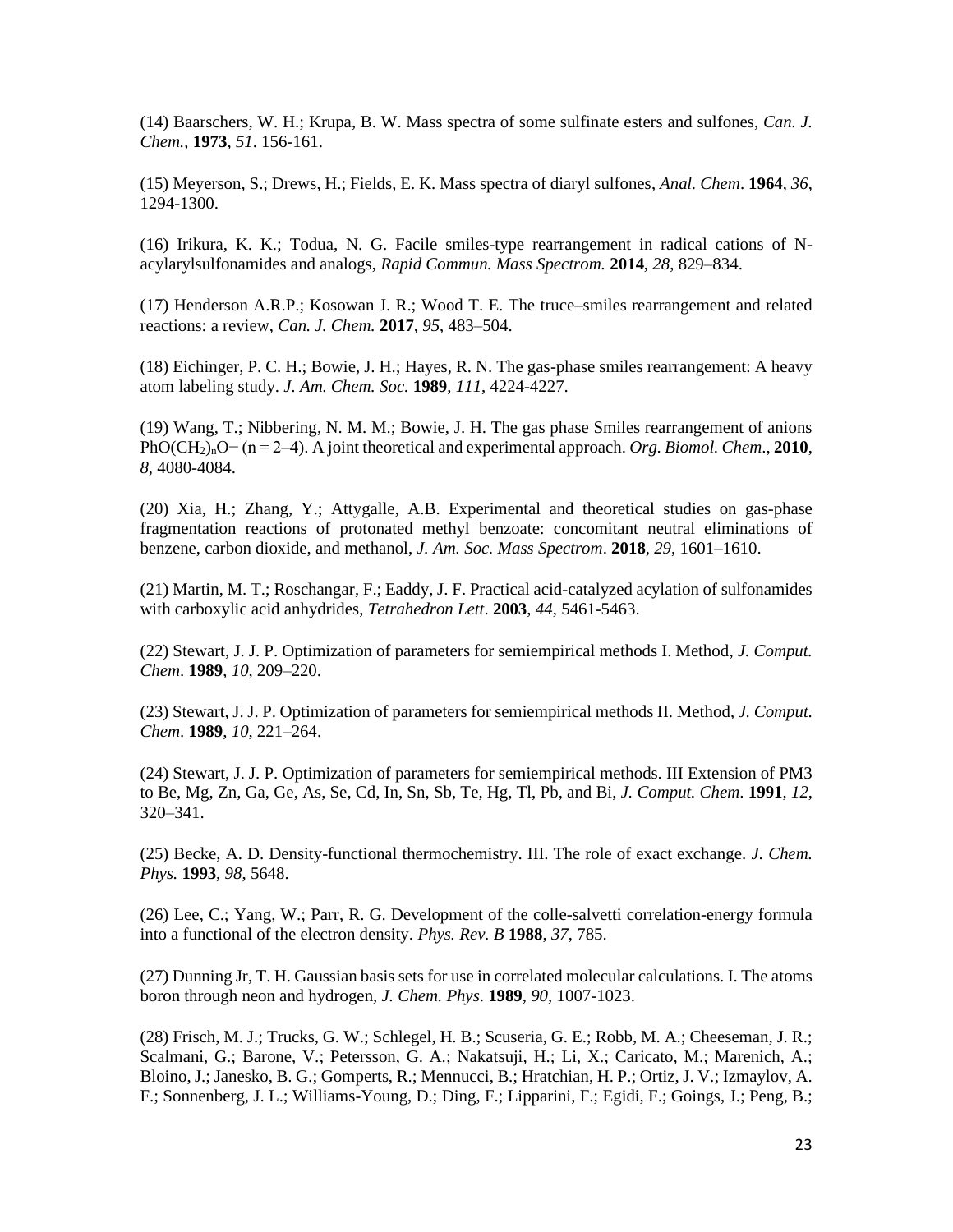Petrone, A.; Henderson, T.; Ranasinghe, D.; Zakrzewski, V. G.; Gao, J.; Rega, N.; Zheng, G.; Liang, W.; Hada, M.; Ehara, M.; Toyota, K.; Fukuda, R.; Hasegawa, J.; Ishida, M.; Nakajima, T.; Honda, Y.; Kitao, O.; Nakai, H.; Vreven, T.; Throssell, K.; Montgomery, J. A. Jr.; Peralta, J. E.; Ogliaro, F.; Bearpark, M.; Heyd, J. J.; Brothers, E.; Kudin, K. N.; Staroverov, V. N.; Keith, T.; Kobayashi, R.; Normand, J.; Raghavachari, K.; Rendell, A.; Burant, J. C.; Iyengar, S. S.; Tomasi, J.; Cossi, M.; Millam, J. M.; Klene, M.; Adamo, C.; Cammi, R.; Ochterski, J. W.; Martin, R. L.; Morokuma, K.; Farkas, O.; Foresman, J. B.; Fox, D. J., *Gaussian 09, Revision A.02,* Gaussian, Inc., Wallingford CT, **2016**.

(29) Gonzalez, C. Schlegel, H. B. An improved algorithm for reaction path following. *J. Chem. Phys.* **1989**, *90*, 2154.

(30) Neta, P.; Godugu, B.; Liang, Y.; Simón-Manso, Y.; Yang, X.; Stein, S. E. Electrospray tandem quadrupole fragmentation of quinolone drugs and related ions. On the reversibility of water loss from protonated molecules, *Rapid Commun. Mass Spectrom.* **2010**, *24*, 3271-3278.

(31) Simón-Manso, Y.; Neta, P.; Yang, X.; Stein, S. E. Loss of 45 Da from a2 ions and preferential loss of 48 Da from a2 ions containing methionine in peptide ion tandem mass spectra, *J. Am. Soc. Mass Spectrom.* **2011**, *22*, 280-289.

(32) Neta, P.; Simón-Manso, Y.; Liang, Y.; Stein, S. E. Loss of H2 and CO from protonated aldehydes in electrospray ionization mass spectrometry, *Rapid Commun. Mass Spectrom.* **2014**, *28*, 1871–1882.

(33) Binkley, R. W.; Flechtner, T. W.; Tevesz, M. J. S.; Winnik, W.; Zhong, B. Rearrangement of aromatic sulfonate anions in the gas phase, *Org. Mass Spectrom.* **1993**, *28*, 769-772.

(34) Herman, J. A.; Harrison, A. G. Energetics and structural effects in the fragmentation of protonated esters in the gas phase. *Can. J. Chem.* **1981**, *59*, 2133-2145.

(35) Manard, M. J.; Kemper, P. R.; Carpenter, C. J.; Bowers, M. T. Dissociation reactions of diatomic silver cations with small alkenes: experiment and theory. *Int. J. Mass Spectrom*. **2005**, *241*, 99-108.

(36) Foresman, J. B.; and Frisch A. E. Exploring chemistry with electronic structure methods, 3rd ed. (Gaussian, Inc., Wallingford, CT, 2015). ISBN: 978-1-935522-03-4., pp.238-44, 255-58.

(37) Djoumbou-Feunang, Y.; Pon, A.; Karu, N.; Zheng, J.; Li, C.; Arndt, D.; Gautam, M.; Allen, F.; Wishart, D. CFM-ID 3.0: Significantly improved ESI-MS/MS prediction and compound identification. *Metabolites* **2019**, *9*, 72.

(38) NIST MS interpreter [\(https://chemdata.nist.gov/dokuwiki/doku.php?id=chemdata:interpreter\)](https://chemdata.nist.gov/dokuwiki/doku.php?id=chemdata:interpreter). (Date of access, 02/03/2021)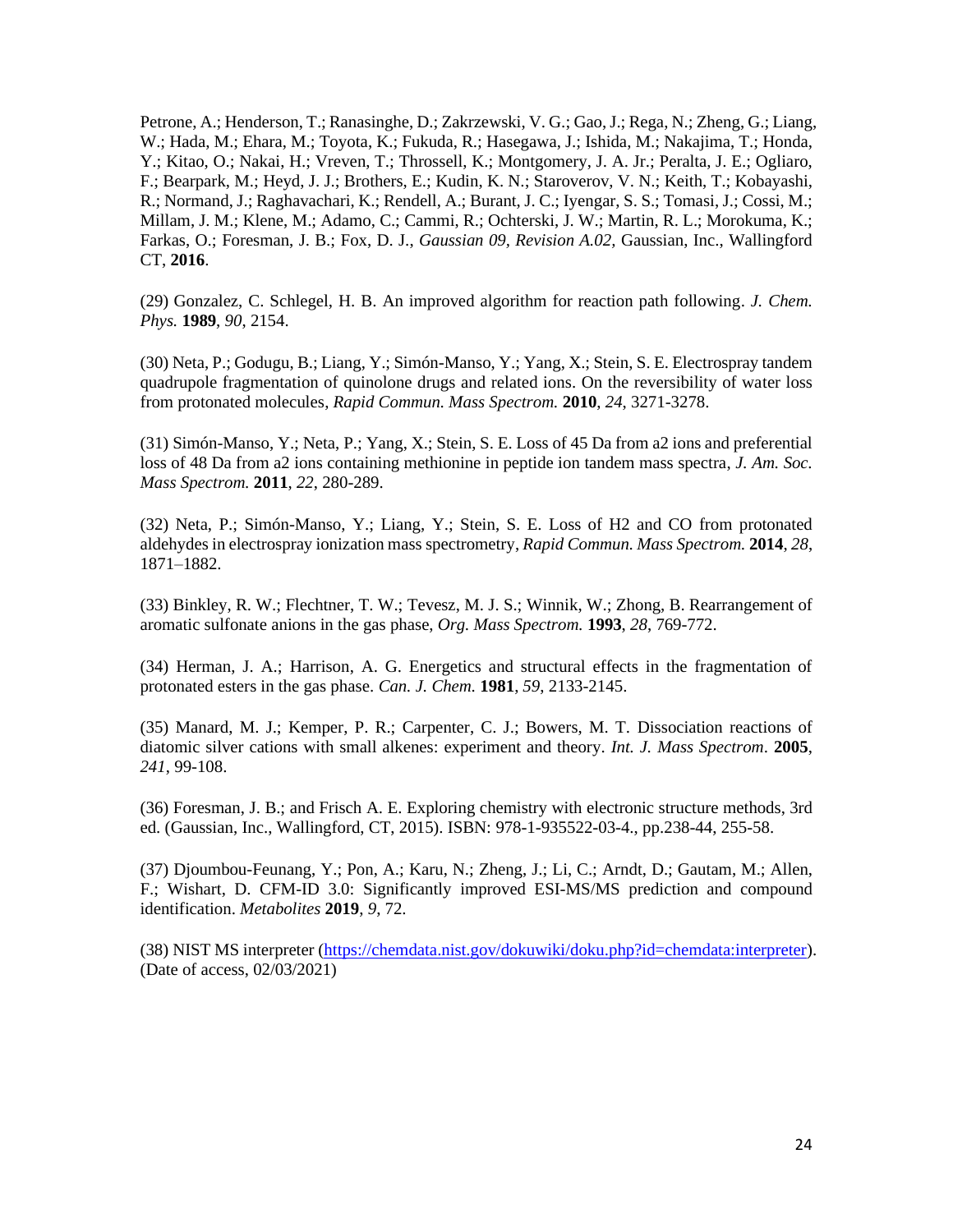## **For Table of Contents Use Only**

Title: CID fragmentation of deprotonated N-acyl aromatic sulfonamides. Smiles-type and nitrogen-oxygen rearrangements

Authors: Yuxue Liang\*, Yamil Simón-Manso, Pedatsur Neta, Xiaoyu Yang, Stephen E. Stein

Affiliation: Mass Spectrometry Data Center, Biomolecular Measurement Division, National Institute of Standards and Technology, Gaithersburg, Maryland 20899

Corresponding author:

Yuxue Liang

Biomolecular Measurement Division

National Institute of Standards and Technology

Gaithersburg, Maryland 20899, USA

Telephone: 301-975-4417

Email: yuxue.liang@nist.gov